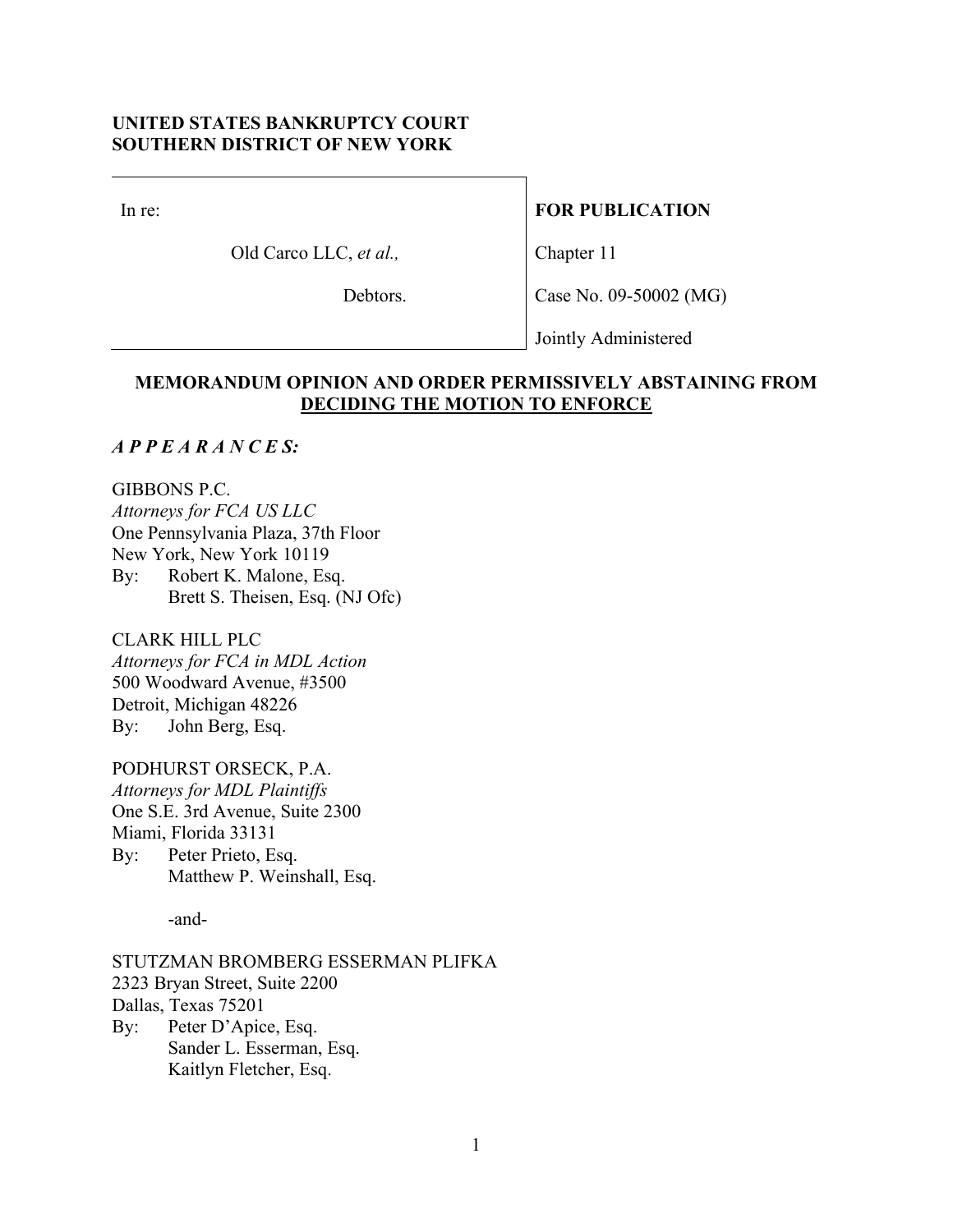# **MARTIN GLENN United States Bankruptcy Judge**

This opinion addresses important issues about the gatekeeping role of a bankruptcy court that is asked to interpret and enforce a section 363 sale order that provided for a free and clear sale of a debtor's assets. FCA US LLC's ("FCA"), the section 363 purchaser of most of Old Chrysler's assets, is a defendant in a multi-district litigation involving Takata airbags that is pending in a federal district court in Florida. FCA raised the free and clear sale issue with the Florida district court in 2015, and again in a motion to dismiss filed in the Florida district court in 2018. As explained below, this Court and the Florida district court have concurrent jurisdiction to interpret the sale order. The Florida district court granted FCA's motion to dismiss in part and denied it in part, but the district court decision is not a final judgment. Dissatisfied with the result in Florida, FCA now asks this Court to enforce the sale order and bar the claims against FCA in the multi-district case. The plaintiffs make clear that their claims against FCA are based solely on FCA's post-sale conduct and not on any alleged conduct of prebankruptcy Chrysler. The Court concludes below that FCA should only get one bite at the apple; the Court therefore applies permissive abstention under 28 U.S.C. § 1334(c)(1), declines to interpret the sale order and denies the motion to enforce filed in this Court.

# **I. BACKGROUND**

#### **A. The Motion to Enforce**

Pending before the Court is FCA's motion to enforce ("Motion," ECF Doc. # 8560) the *Order (I) Authorizing the Sale of Substantially All of the Debtors' Assets Free and Clear of All Liens, Claims, Interests and Encumbrances, (II) Authorizing the Assumption and Assignment of Certain Executory Contracts and Unexpired Leases in Connection Therewith and Related Procedures and (III) Granting Related Relief* ("Sale Order," ECF Doc. # 3232). The Motion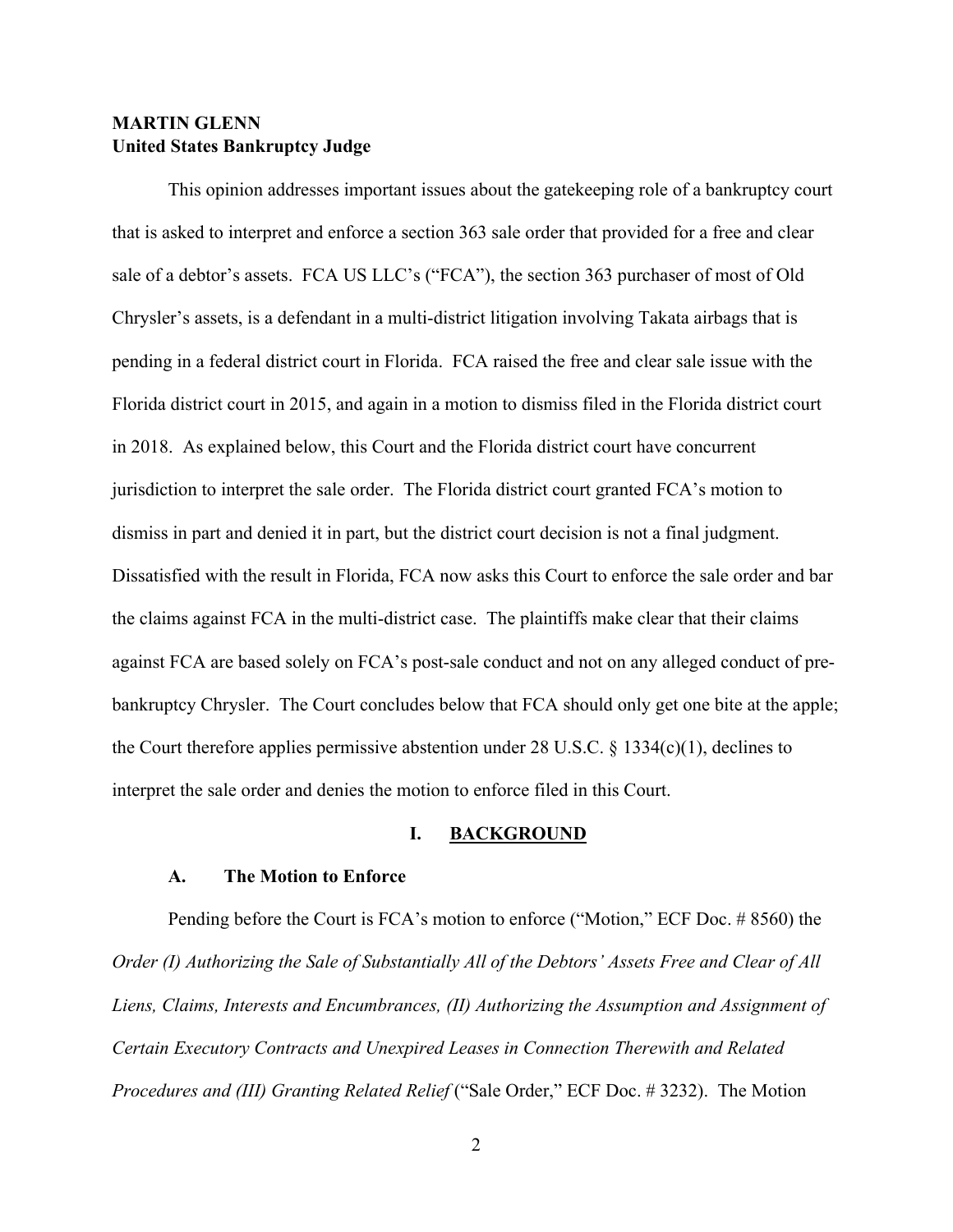arises from a June 1, 2020 order that granted in part and denied in part FCA's motion to dismiss ("MDL Order," Takata MDL ECF Doc. # 3839) filed in the multi-district litigation *In re Takata Airbag Product Liability Litigation*, MDL No. 15-02599, Economic Loss No. 14-24009 (S.D. Fla.) (the "Takata MDL") currently pending before Judge Federico A. Moreno in the United States District Court for the Southern District of Florida (the "MDL Court").

The Motion is opposed by Plaintiffs, Chair Lead Counsel, Lead Counsel, and Plaintiffs' Steering Committee in the Takata MDL, on behalf of the named plaintiffs in two putative class actions in the Takata MDL before Judge Moreno and subject to eventual class certification on behalf of others similarly situated (collectively, "Plaintiffs"). ("Opposition," ECF Doc. # 8568). FCA filed a reply in further support of the Motion and in response to the Opposition. ("Reply," ECF Doc. # 8572.)

### **B. The Sale Order**

On April 30, 2009, Chrysler, Inc. and certain of its affiliated debtors and debtors in possession (collectively, "Old Chrysler") filed chapter 11 petitions in this Court. (Motion ¶ 8.) Upon commencing their chapter 11 cases, Old Chrysler focused on an expedited sale of certain assets to FCA's predecessor (then known as New CarCo Acquisition LLC) (the "Sale"). (*Id.* ¶ 9.) On April 30, 2009, FCA entered into a Master Transaction Agreement (as amended, the "MTA") by and among FCA, Fiat S.p.A., Old Carco, and certain other sellers identified therein. (*Id*.)

On May 27, 2009, FCA was the successful bidder in Old Chrysler's asset sale. (*Id.* ¶ 11.) On June 1, 2009, the Court entered the Sale Order granting the Sale Motion and approving the transaction as set forth in the MTA. (*Id*.; Sale Order.) The Sale closed on June 10, 2009 (the "Closing Date" or "Closing"). (Motion ¶ 12.) The Sale Order authorized the transfer of the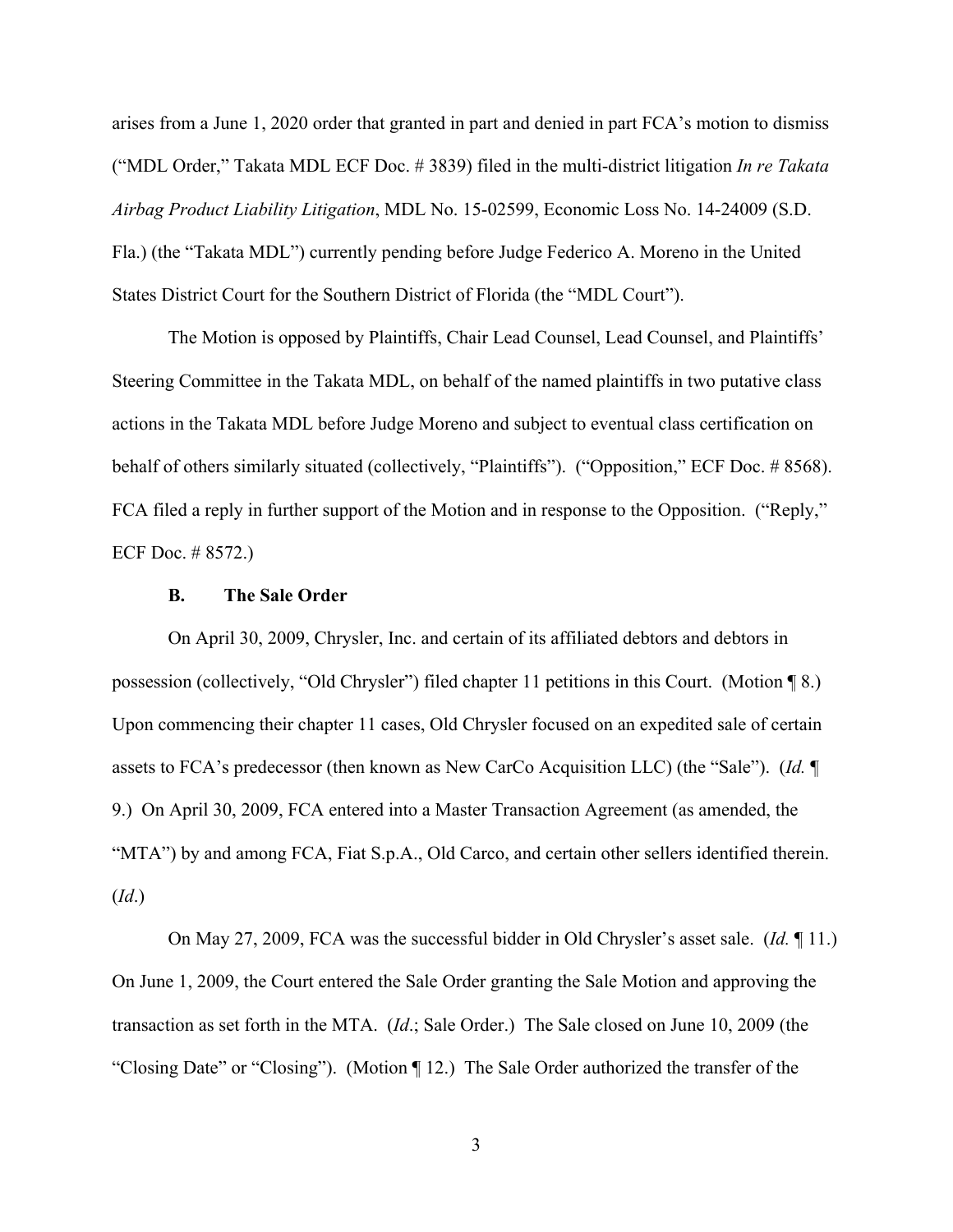purchased assets "free and clear of all Claims except for Assumed Liabilities [as defined in the

MTA]." (Sale Order ¶ 9.) The Sale Order provided that:

Except for the Assumed Liabilities expressly set forth in the Purchase Agreement or described therein or Claims against any Purchased Company, none of the Purchaser, its successors or assigns or any of their respective affiliates shall have any liability for any Claim that (a) arose prior to the Closing Date, (b) relates to the production of vehicles prior to the Closing Date or (c) otherwise is assertable against the Debtors or is related to the Purchased Assets prior to the Closing Date. The Purchaser shall not be deemed, as a result of any action taken in connection with the Purchase Agreement or any of the transactions or documents ancillary thereto or contemplated thereby or the acquisition of the Purchased Assets to: (a) be a legal successor, or otherwise be deemed a successor to the Debtors (other than with respect to any obligations arising under the Assumed Agreements from and after the Closing); (b) have, de facto, or otherwise, merged with or into the Debtors; or (c) be a mere continuation or substantial continuation of the Debtors or the enterprise of the Debtors. Without limiting the foregoing, the Purchaser shall not have any successor, derivative or vicarious liabilities of any kind or character for any Claims, including, but not limited to, on any theory of successor or transferee liability, de facto merger or continuity, environmental, labor and employment, products or antitrust liability, whether known or unknown as of the Closing, now existing or hereafter arising, asserted or unasserted, fixed or contingent, liquidated or unliquidated.

(*Id*. ¶ 35.) The Sale Order further provides that, except for any expressly Assumed Liabilities,

FCA:

shall not be liable for any claims against the Debtors or any of their predecessors or affiliates, and the Purchaser shall have no successor or vicarious liabilities of any kind or character, including, but not limited to, any theory of successor or transferee liability now existing or hereafter arising.

(*Id.* ¶ 39.)

The Sale Order contains an injunction directing that "all persons and entities . . . holding

Claims . . . arising under or out of, in connection with, or in any way relating to, the Debtors, the

Purchased Assets, [or] the operation of the business prior to Closing," except for Assumed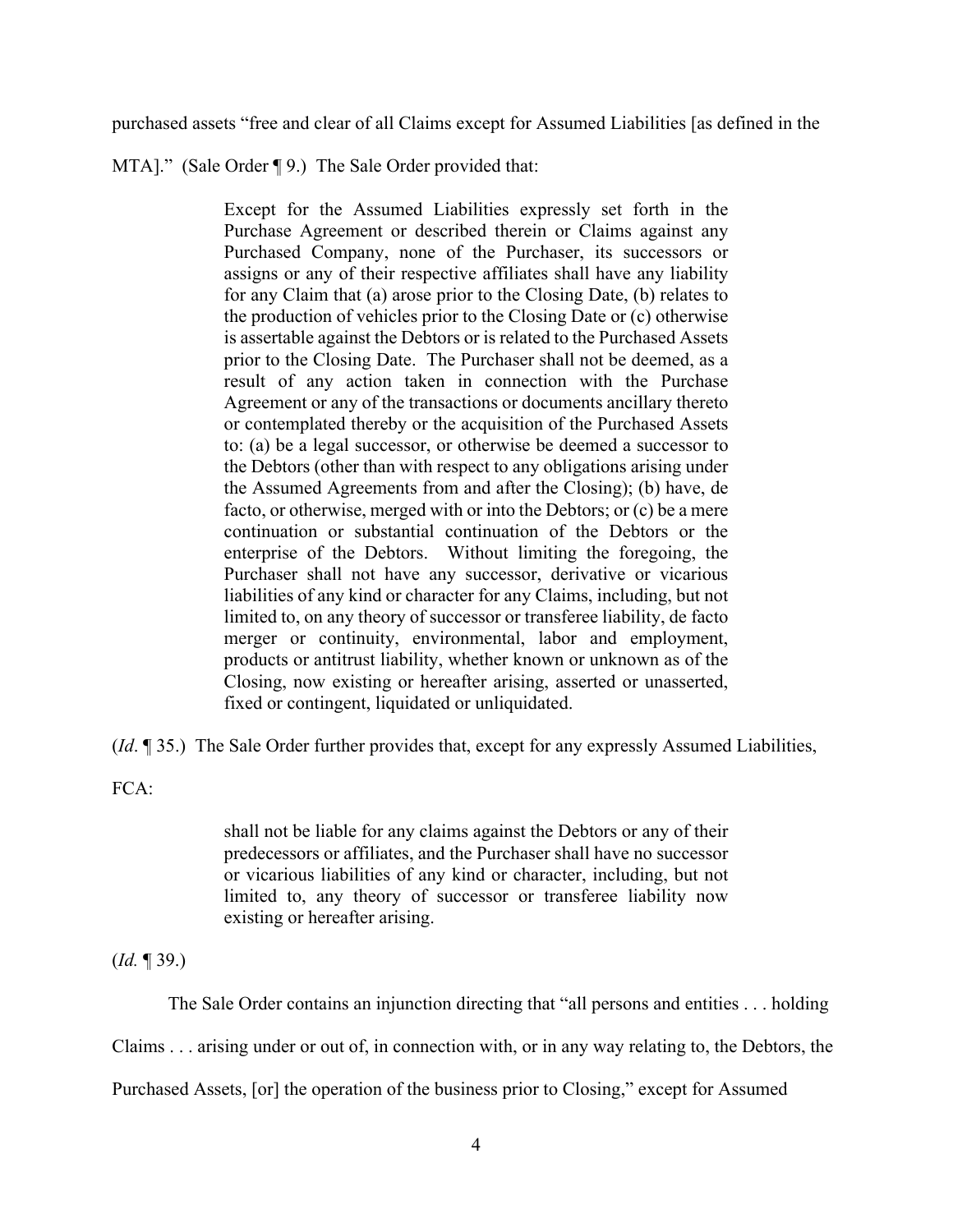Liabilities, are "forever barred, estopped and permanently enjoined from asserting such Claims against [FCA]." (*Id*. ¶ 12.) On November 19, 2009, the Court entered an order approving an amendment to the MTA that expanded the scope of assumed liabilities relating to Product Liability Claims to include certain motor vehicle accident claims involving vehicles sold by Old Chrysler before Closing. (Motion ¶ 14; ECF Doc. # 5988.) On April 23, 2010, the Court entered the confirmation order with respect to Old Chrysler's second amended joint plan of liquidation. ("Plan," ECF Doc. # 6875.)

#### **C. The Takata MDL**

The Takata MDL consolidates allegations of economic loss and personal injury related to airbags manufactured by Takata Corporation and TK Holdings and equipped in vehicles manufactured, sold, and distributed by numerous car makers, including Old Chrysler and FCA. (Motion ¶ 17.) FCA vehicles were equipped with Takata airbags containing ammonium nitrate, which creates a small explosion to inflate the airbags during a crash. (*Id*.) Plaintiffs in the Takata MDL are purchasers of vehicles manufactured and sold both pre-and post-Sale. (*Id.*) Plaintiffs contend that when exposed to high heat and humidity, the explosion is more forceful and can cause injuries. (*Id*.) Approximately two dozen individuals are known to have died and hundreds have been injured because of the Takata defect that auto manufacturers failed to disclose. (Opposition ¶ 12.) The Plaintiffs allege that those who purchased or leased these vehicles understood them to be equipped with a reliable safety device and, had they known of the defect, they would not have purchased FCA vehicles, or would have paid less for them. (*Id.*, *see also* Motion ¶ 17.)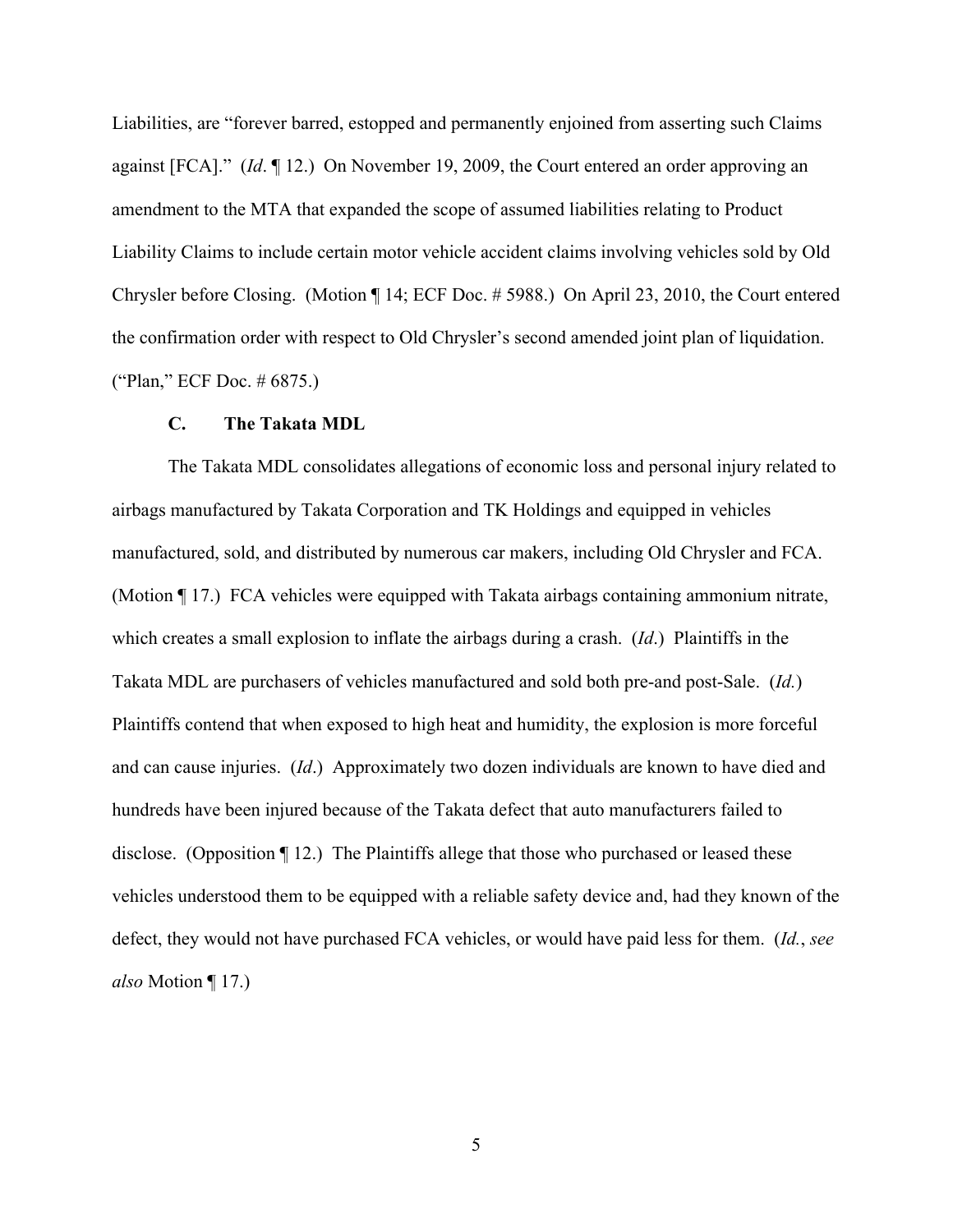As it pertains to FCA, the Takata MDL is split into two actions: the *Boyd* "Consumer Action" and the *Butler* "Recycler Action." (Motion ¶ 18.)<sup>1</sup> In the complaints before the MDL Court, the Plaintiffs assert claims against FCA related to (i) Old Chrysler vehicles manufactured and sold prior to the Closing Date, and (ii) vehicles manufactured and sold by FCA after the Closing Date. (*Id*.)

Initially, the Consumer Complaint advanced claims of thirty-three named plaintiffs seven of whom purchased vehicles manufactured by Old Chrysler—and putative class members under (i) the Magnuson-Moss Warranty Act, 15 U.S.C. § 2301 (a "lemon law"), (ii) Racketeer Influenced and Corrupt Organizations Act ("RICO"), 18 U.S.C. § 1962(c), (iii) various states' common law (for fraud, unjust enrichment and negligence), and (iv) various states' statutory consumer protection laws, including for breach of implied warranty. (*Id*. ¶ 19.) The MDL Court dismissed (i) all of the Magnuson-Moss Warranty Act claims and (ii) all of the RICO claims. (*Id*. ¶ 20.) While some of the state law claims were dismissed, there are surviving claims against FCA for unjust enrichment, fraud, negligence, breach of implied warranty, and other statutory consumer protection violations. (*Id*.) The current operative Consumer and Recycler Complaints eliminate the counts dismissed by the MDL Court. (*Id*.) Fact discovery in the Consumer Action spanned more than three years. (*Id.*¶ 22.) The Consumer Plaintiffs' purported classes include purchasers of used vehicles manufactured by Old Chrysler prior to the June 10, 2009 Closing. (*Id.* ¶ 29.)

<sup>1</sup> Plaintiffs filed their original claims against FCA in a combined complaint, but thereafter the MDL Court ordered that the Consumer and Recycler claims be split, and Plaintiffs filed (i) an Amended Complaint in the Consumer action against only FCA (as amended, the "Consumer Complaint," Takata MDL ECF Doc. # 4024) and (ii) an Amended Complaint in the Recycler action against FCA and other car makers (as amended, the "Recycler Complaint," Takata MDL ECF Doc. # 4045, and together with the Consumer Complaint, the "Complaints"). (Motion ¶ 18.)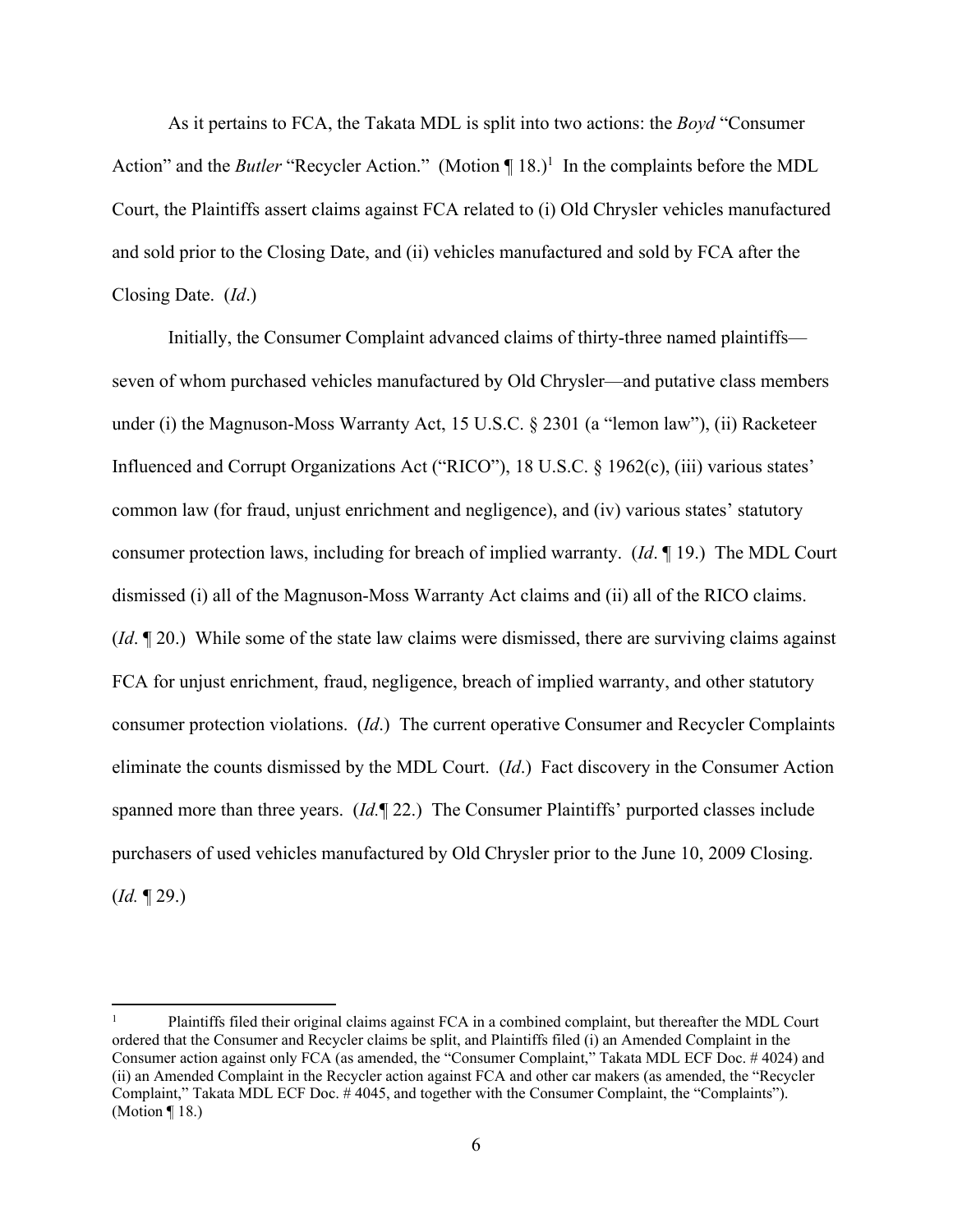The Recycler Action advanced claims of nine named plaintiffs (seven of which purchased vehicles manufactured by Old Chrysler) and putative class members under (i) RICO, (ii) the Lanham Act, 15 U.S.C. § 1501, (iii) various states' common law fraud statutes, and (iv) various states' consumer protection statutes. (*Id*. ¶ 24.) On March 9, 2021, the MDL Court issued an order in the Recycler Action (Takata MDL ECF Doc. # 3965) dismissing (i) the Lanham Act claims in full, and (ii) otherwise followed the rulings it had made in the Consumer Action by dismissing the RICO claims, but sustaining most state law fraud and consumer protection claims. (*Id*. ¶ 25.) The MDL Court also dismissed FCA entirely for lack of personal jurisdiction in Florida, but the Recycler Plaintiffs were permitted to amend their complaint. (*Id.*) The Plaintiffs' second amended complaint is subject to a renewed motion to dismiss for lack of personal jurisdiction that is fully briefed and remains pending. (*Id*.) The fact discovery deadline for the Recycler Action was January 10, 2022. (*Id*.) FCA asserts that the Recycler Plaintiffs' purported classes include purchasers of used vehicles manufactured by Old Chrysler prior to the June 10, 2009 Closing. (*Id.* ¶ 31.)

#### **D. FCA's Sale Order Argument in the Takata MDL**

On June 24, 2015, FCA filed a pleading in the Takata MDL that makes the following reference to the Sale Order:

> Plaintiffs' request that this Court allow them to "temporarily" abandon the claims against FCA US and let the transferor courts deal with them later is a clear attempt to thwart FCA US's expressed intent to be finally dismissed with prejudice from these proceedings based on a "Sale Order" which bars the claims previously asserted against it. FCA US formally advised the few plaintiffs who previously asserted some claims against it that: their claims are barred by a Sale Order entered by the United States Bankruptcy Court for the Southern District of New York; and if the claims are not voluntarily dismissed FCA US will seek transfer to the Bankruptcy Court which issued the Sale Order.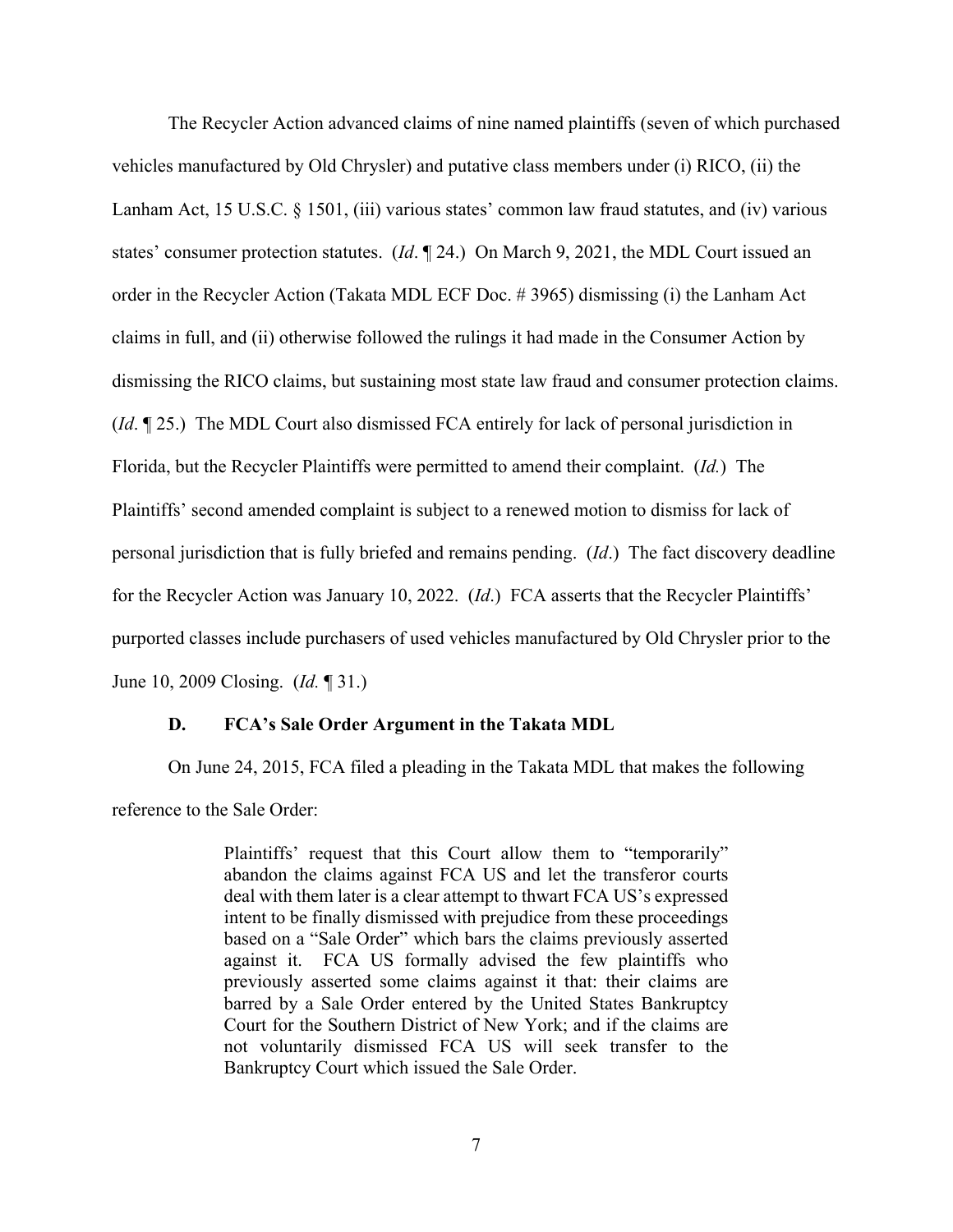("FCA US LLC's Initial Opposition," Takata MDL ECF Doc. # 590 at 4.)

A little over three years later, on August 20, 2018, FCA filed its motion to dismiss. ("MTD," Takata MDL ECF Doc. # 2983.) In the MTD, FCA asked the MDL Court to dismiss all of the named-Consumer Plaintiffs' claims pursuant to the Sale Order arguing that none of Plaintiffs' claims fell under the narrow categories of Assumed Liabilities and should therefore be barred by the Sale Order. (MTD at 5, 36–37, *see also* Motion ¶ 21.) On June 1, 2020, the MDL Court declined to dismiss any of the Consumer Plaintiffs' claims under the Sale Order, finding that "application of the Sale Order is claim specific," and that it would not rule on the "all or nothing" argument advanced by FCA because the issue of FCA's post-Closing conduct was for summary judgment or trial. (MDL Order at 41–43.)

### **E. The Timing of FCA's Motion to Enforce**

On September 30, 2021, more than one year after the MDL Order was issued, FCA filed the Motion in this Court seeking to enforce the Sale Order to prohibit and enjoin the Plaintiffs from continuing to pursue MDL Claims (defined below) against FCA in the Takata MDL for economic loss resulting from Plaintiffs' post-Closing purchases of vehicles manufactured by Old Chrysler prior to the Closing Date. (Motion ¶ 34.)

In the Motion, FCA contends that despite the limitations set forth in the MTA, the Sale Order, and related documents—and this Court's rulings enforcing the limitations in the Sale Order—Plaintiffs seek to impose liabilities on FCA. (*Id*. ¶ 2.) FCA also states that this Court holds a "gatekeeper" role with respect to the Sale Order and the Takata MDL and must set the guideposts for the MDL Court by deciding what claims and allegations get through the "gate." (*Id.* ¶ 1.) Their basis for this argument is that the Sale Order was entered by this Court and is governed by Second Circuit law. (*Id.*)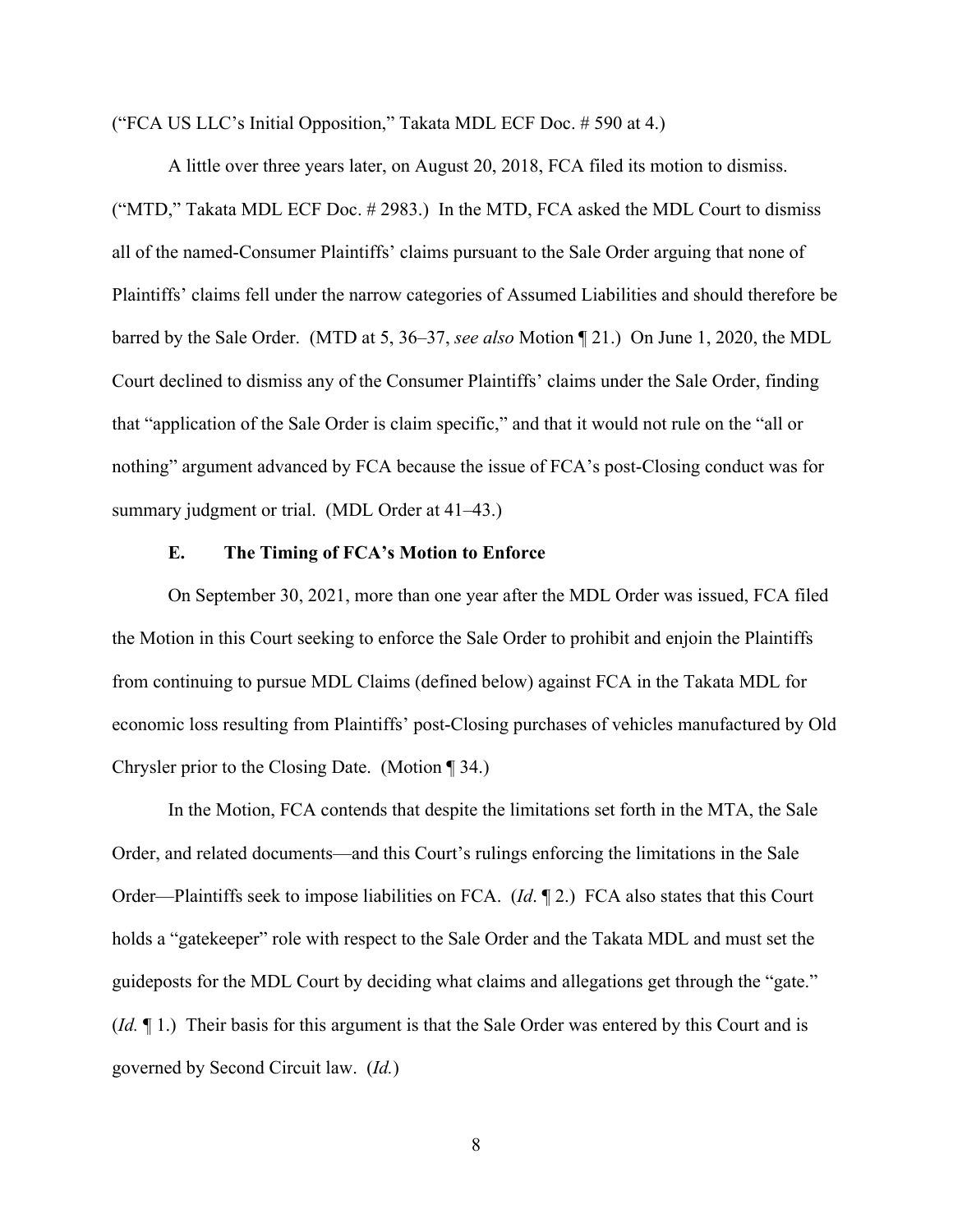FCA asserts that Plaintiffs seek to broaden their claims to include those that relate to Old Chrysler vehicles alleged to have defective Takata airbags, including statutory consumer protection laws, breach of implied warranty, negligence, fraud, and unjust enrichment claims (collectively, the "MDL Claims"). (*Id*. ¶ 3.) FCA states that the MDL Claims are for economic losses only as no Plaintiff has experienced personal injuries. (*Id*.) FCA also contends that, assuming Old Chrysler had a duty to warn obligation, that obligation is not part of the Assumed Liabilities under the Sale Order and MTA. (*Id.* ¶ 6.) FCA argues that the proximate cause of Plaintiff's economic loss claims was Old Chrysler's failure—not any subsequent act or omission of FCA. (*Id*.)

In their Opposition, the Plaintiffs assert that the Sale Order does not cut off FCA's liability for its own wrongful post-closing conduct. (Opposition ¶ 1.) They further assert that FCA aims to broaden the effect of the Sale Order to immunize FCA from the consequences of its post-Closing conduct. (*Id*.) Plaintiffs argue that the Motion is "an attempted second bite at the apple" by FCA because FCA filed the MTD based on the Sale Order in the Takata MDL over three years ago. (*Id.* ¶ 3.) The Plaintiffs assert that the MDL Court properly construed the terms of the Sale Order when it declined to dismiss Plaintiffs' economic damages claims based on the Sale Order. (*Id.*)The Plaintiffs add that, for this reason, the Motion should be denied on the grounds of issue preclusion. (*Id.*)

The Plaintiffs also contend that FCA's argument that Plaintiffs' economic loss claims were not among the assumed liabilities in the 363 sale ignores the fact that all the named Plaintiffs acquired their affected vehicles after the Closing. (*Id.*) Plaintiffs assert that FCA failed to refute their contention that Plaintiffs' economic damages claims are based entirely on FCA's conduct, and that the Motion contains conclusory assertions that Plaintiffs' allegations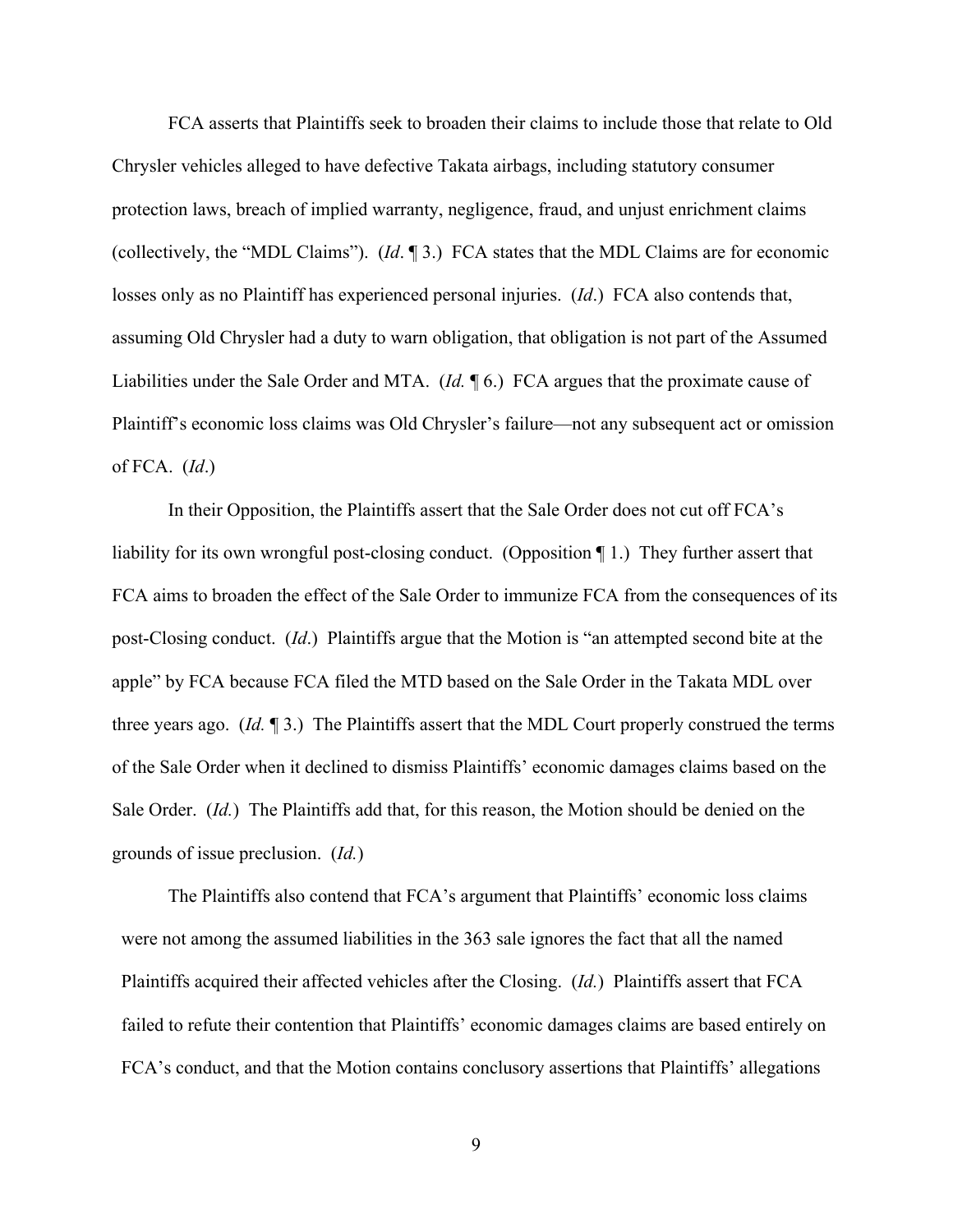"inextricably" link Old Chrysler and FCA which were rejected by the MDL Court. (*Id.* ¶ 7.) Ultimately, the Plaintiffs argue that the current Complaints before the MDL Court should pass through the bankruptcy gate because the alleged cause of action is based on post-closing wrongful conduct. (*Id*. ¶ 27.)

In its Reply, FCA argues that the Sale Order was heavily negotiated among the parties in interest with numerous objections filed on behalf of potential warranty claimants, lemon-law claimants, and other consumer claimants. (Reply ¶ 1.) FCA contends that Plaintiffs' economic loss claims are predicated on defects that originated and "relate[] to the production of vehicles prior to the Closing Date" and such economic loss claims were not carved out in the Sale Order.. (*Id*. ¶¶ 2, 8.) FCA argues that it is the Plaintiffs who seek the proverbial "second bite" in adjudicating the limit of Assumed Liabilities. (*Id*. ¶ 3.)

At the Hearing, FCA's Counsel agreed that this Court and the MDL Court have concurrent jurisdiction to decide whether the Plaintiffs' claims against FCA are barred by the Sale Order. ("Hearing Transcript," ECF Doc. #8575 at 14:12–15.) Since FCA previously raised its arguments about the Sale Order in the MDL Court, I asked both FCA's counsel and Plaintiffs' counsel whether this Court should permissively abstain from deciding the issue. (*Id.* at 18:16– 21, 34:3–6.) Notably, FCA's Counsel stated that it is within the purview of the court to permissively abstain. (*Id.* at 18:22–24.) Additionally, I asked FCA's counsel the following question: "Why didn't New Chrysler bring this issue to the bankruptcy court in 2015 when it first put in a pleading in the MDL or in 2018 when it raised the issue in the motion to dismiss before Judge Moreno?" (*Id.* at 22:6–9.) FCA's counsel stated it would be "pure conjecture" to answer the question because the record reflects that he was brought in as counsel in August 2021 to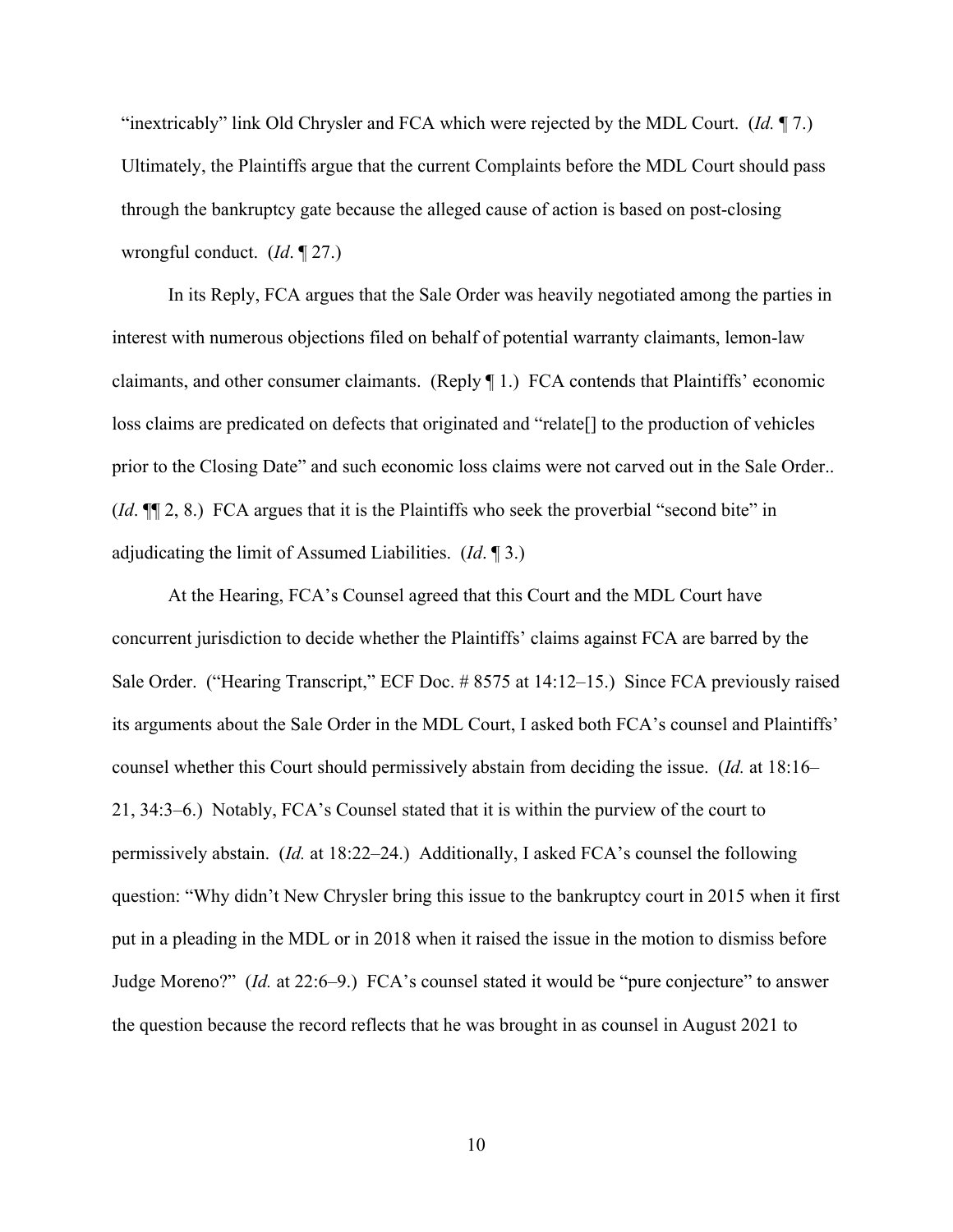replace FCA's prior counsel. (*Id.* at 22:10–13.) FCA's counsel later stated that FCA waited until "after discovery was closed" to bring the Motion to the bankruptcy court. (*Id.* at 35:21–23.)

### **II. LEGAL STANDARD**

#### **A. Jurisdiction**

The district courts have original and exclusive jurisdiction of bankruptcy cases, and original but not exclusive jurisdiction of civil proceedings arising under title 11, or arising in or related to cases under title 11. 28 U.S.C. § 1334(a) & (b). Bankruptcy court jurisdiction is derivative of district court jurisdiction, with cases and proceedings referred to the bankruptcy courts under each district's order of reference. 28 U.S.C. § 157(a). Section 157 of the Judicial Code (title 28) divides proceedings into "core" and "non-core," with the bankruptcy courts having broader authority to adjudicate core proceedings. *In re Residential Cap., LLC*, 515 B.R. 52, 61 (Bankr. S.D.N.Y. 2014). Core proceedings are those that are found to be "arising under" the Bankruptcy Code or "arising in" a bankruptcy case. *MBNA Am. Bank, N.A. v. Hill*, 436 F.3d 104, 108–09 (2d Cir.2006); *see also* 28 U.S.C. § 157(b). Proceedings "arising under" the Bankruptcy Code are those "that clearly invoke substantive rights created by federal bankruptcy law." *MBNA Am. Bank, N.A.*, 436 F.3d at 108–09. Proceedings "arising in" a bankruptcy case are those "claims that are not based on any right expressly created by [the Bankruptcy Code], but nevertheless, would have no existence outside of the bankruptcy." *Baker v. Simpson*, 613 F.3d 346, 350–51 (2d Cir.2010) (quotation marks omitted). A case is a core proceeding "[1] if it invokes a substantive right provided by title 11 or [2] if it is a proceeding, that by its nature, could arise only in the context of a bankruptcy case." *Halper v. Halper*, 164 F.3d 830, 836 (3d Cir. 1999) (quoting *In re Guild & Gallery Plus, Inc.*, 72 F.3d 1171 (3d Cir. 1996)).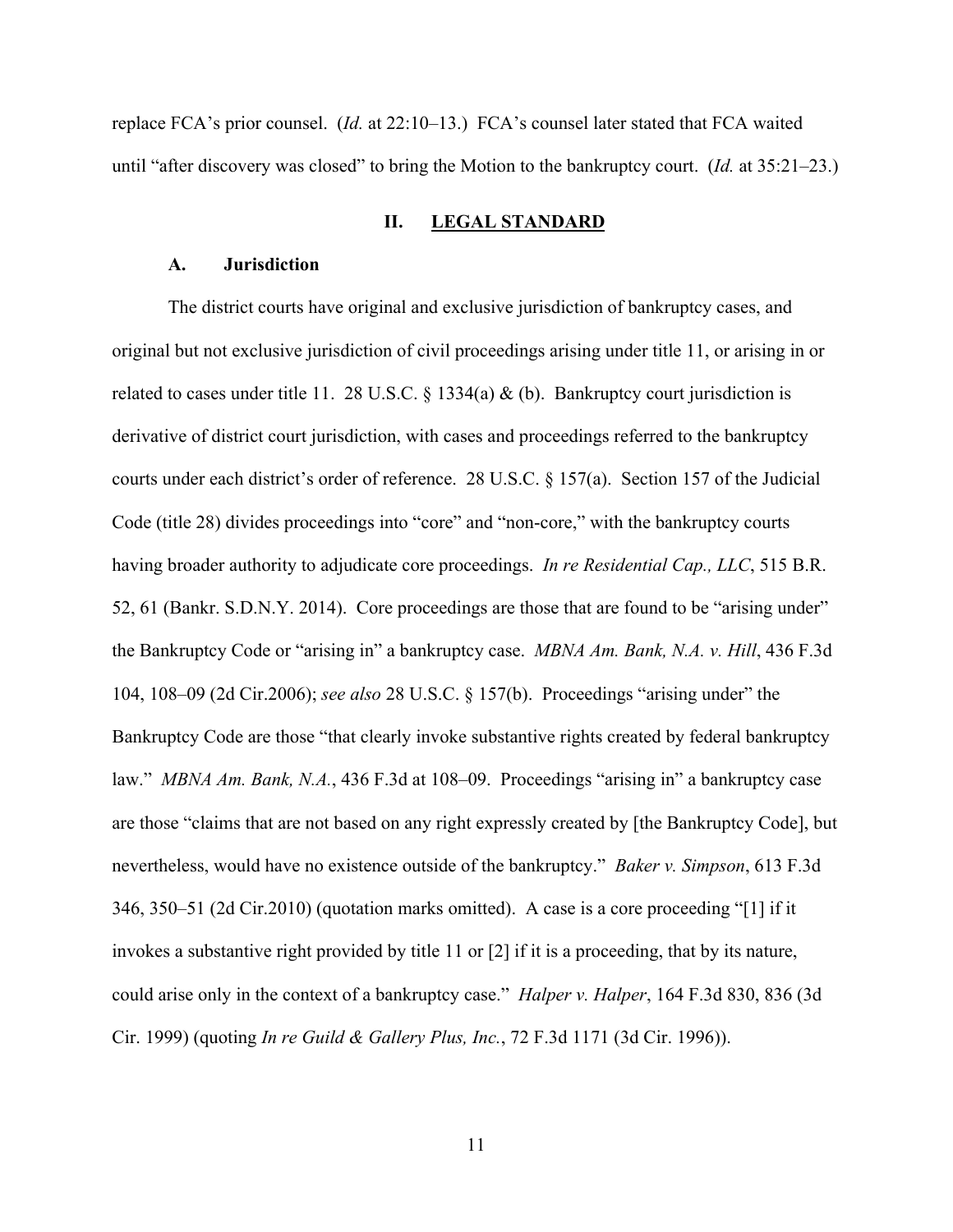A case can be a core proceeding if its resolution turns on the interpretation of the bankruptcy court's sale order. *See e.g.*, *In re Petrie Retail, Inc.*, 304 F.3d 223, 229–30 (2d Cir. 2002) ("[T]he dispute in this case was based on rights established in the sale order. Orders approving the sale of property are core bankruptcy proceedings.") (internal quotations omitted); *In re Allegheny Health, Educ. & Research Found.*, 383 F.3d 169, 176 (3d Cir. 2004) ("[W]e hold that the bankruptcy court correctly determined that the suit was a core proceeding because it required the court to interpret and give effect to its previous sale orders."). *See also Elliott v. General Motors LLC*, 829 F.3d 135, 153–54 (2d Cir. 2016) (stating that "[a] bankruptcy court's decision to interpret and enforce a prior sale order falls under this formulation of 'arising in' jurisdiction" and finding "the bankruptcy court had jurisdiction to interpret and enforce the Sale Order.").

Bankruptcy court jurisdiction has additional limiting factors. *In re Park Ave. Radiologists, P.C.*, 450 B.R. 461, 467 (Bankr. S.D.N.Y. 2011) (citing *Celotex Corp. v. Edwards*, 514 U.S. 300, 307 (1995)). After plan confirmation, it is generally understood that "the bankruptcy court's jurisdiction shrinks." *In re Gen. Media, Inc*., 335 B.R. 66, 73 (Bankr. S.D.N.Y. 2005). To establish post-confirmation jurisdiction in bankruptcy court, a party "invoking the bankruptcy court's post-confirmation jurisdiction must satisfy two requirements." *Id.* First, the matter requires a "close nexus to the bankruptcy plan or proceeding, as when a matter affects the interpretation, implementation, consummation, execution or administration of the confirmed plan..." *Id*. Second, the chapter 11 plan "must provide for the retention of jurisdiction over the dispute." *Id.* at 73–74. Each of these requirements is satisfied in this matter—the dispute involves the interpretation and enforcement of the Sale Order, and the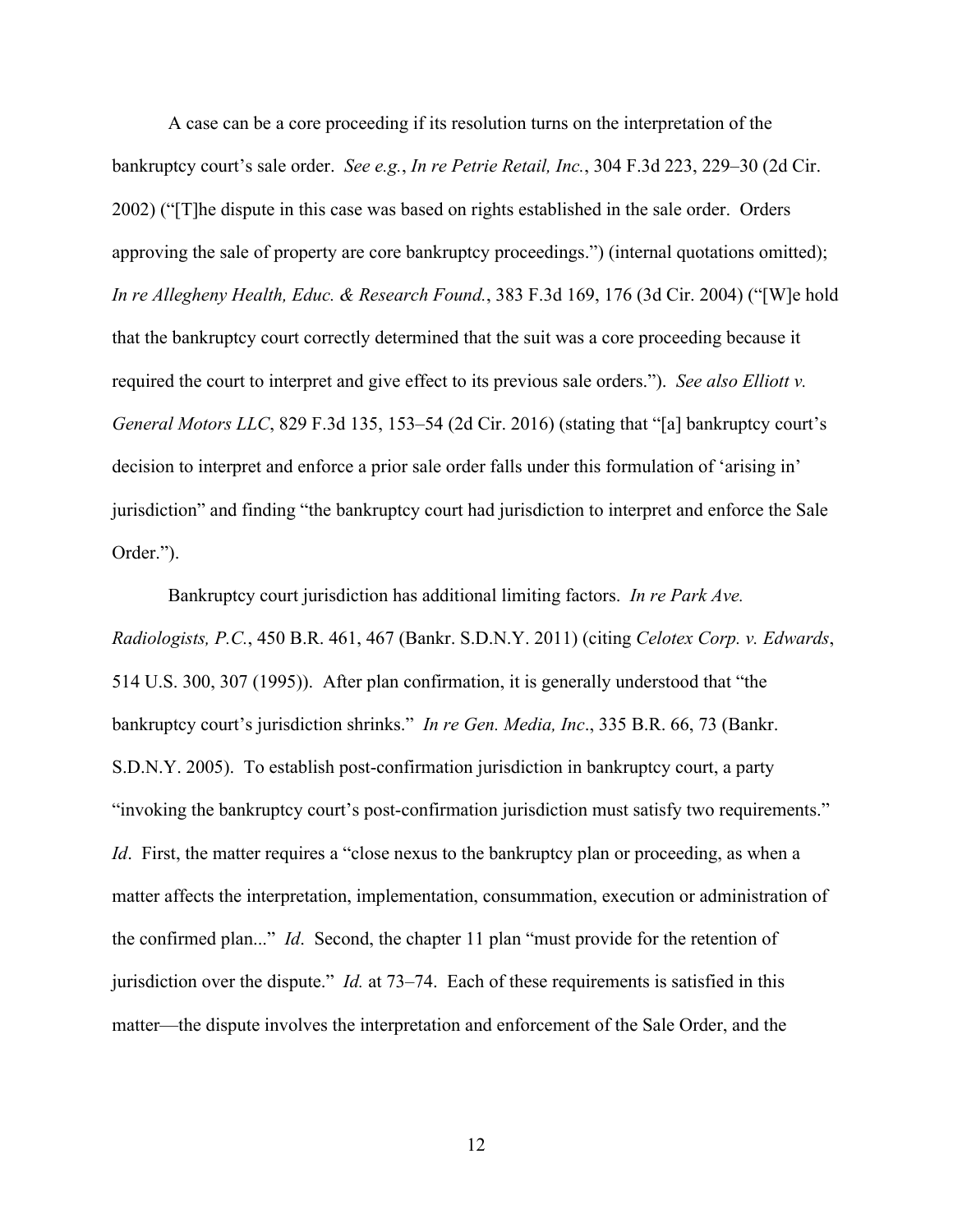confirmed chapter 11 plan includes a retention of jurisdiction clause.<sup>2</sup> (Plan  $\P$  75.) There have been multiple occasions since the Plan was confirmed when this Court has been asked to interpret and enforce the Sale Order and Plan. *See, e.g., Goodall v. Chrysler, Inc. (In re Old Carco LLC),* 2018 WL 3854047 (Bankr. S.D.N.Y. Aug. 10, 2018); *Burton v. Chrysler Group LLC (In re Old Carco LLC),* 492 B.R. 392 (Bankr. S.D.N.Y. 2013); *Dearden v. FCA US LLC (In re Old Carco LLC)* 582 B.R. 838 (Bankr. S.D.N.Y. 2018).

But it is equally important that non-bankruptcy courts have concurrent jurisdiction to consider issues arising from sale orders. *See In re Old Carco*, 603 B.R. 877, 883–84 (S.D.N.Y. 2019) ("[I]t is true that the Alabama state court has concurrent jurisdiction to consider issues presented by the Sale Order and the MTA."). The retention of jurisdiction clause in this case does not purport to provide exclusive jurisdiction to the Bankruptcy Court to interpret and enforce the Sale Order.<sup>3</sup>

 $\overline{2}$ 

(Sale Order ¶ 59.)

Here, the Sale Order did not contain an exclusive jurisdiction provision. The Sale Order provides:

This Court retains jurisdiction to interpret, implement and enforce the terms and provisions of this Sale Order including to compel delivery of the Purchased Assets, to protect the Purchaser against any Claims and to enter any orders under sections 105, 363 or 365 (or other applicable provisions) of the Bankruptcy Code to transfer the Purchased Assets and the Assumed Agreements to the Purchaser.

<sup>3</sup> Even where a sale order contains exclusive jurisdiction language, the Second Circuit has held that there is *not* exclusive jurisdiction in the bankruptcy courts; rather, jurisdiction is concurrent. *See In re Haven Eldercare, LLC*, 503 F. App'x 13, 15 (2d Cir. 2012) (holding that "[f]irst, despite the wording of the Sale Order, the bankruptcy court's jurisdiction was concurrent rather than exclusive, because 28 U.S.C. § 1334(b) provides bankruptcy courts with 'original but not exclusive jurisdiction' over claims . . . which are related to bankruptcy proceedings"). For example, the Motors Liquidation (previously known as General Motors) sale order purports to provide the Bankruptcy Court with exclusive jurisdiction to interpret and enforce the sale order. But a court order can neither confer jurisdiction on a court that is not provided by statute, nor can it strip another court of jurisdiction provided by applicable law.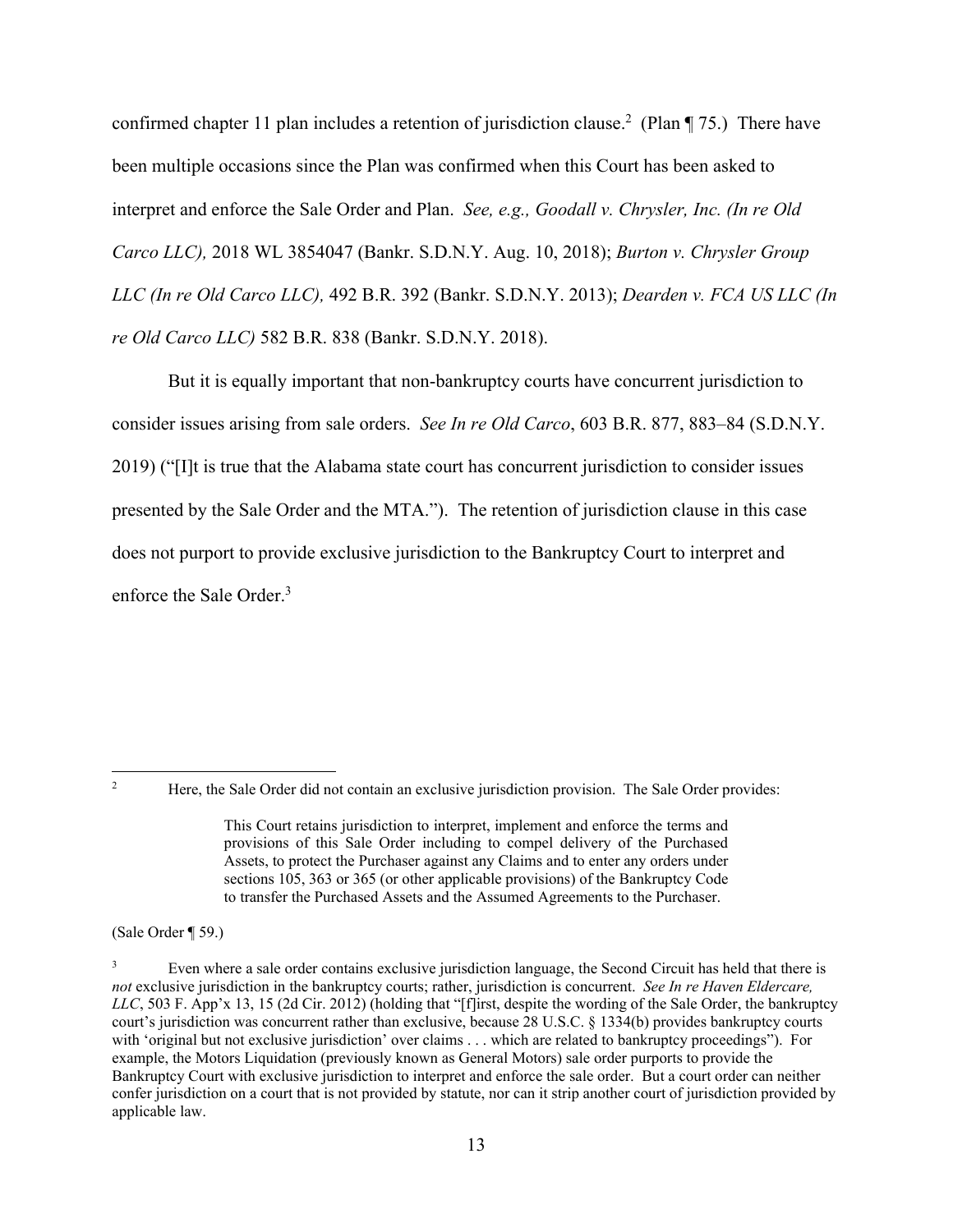#### $\mathbf{R}$ . **Bankruptcy Court's "Gatekeeper Role"**

In prior decisions involving motions to enforce sale orders, this Court has used the term "gatekeeper" to describe and distinguish the Court's role from that of the nonbankruptcy court presiding over the underlying actions. For instance, in *Dearden v. FCA US LLC (In re Old Carco LLC)*, the Court discussed the legal standard that governs a motion to dismiss pursuant to Federal Rule of Civil Procedures 12(b)(6), and went on to state:

> While these principles apply to the [motion to dismiss], the Court's role is more limited. It acts as a "gatekeeper," and must determine whether the Amended Complaint purports to allege a claim that is barred by the Sale Order or the MTA, as amended. If the claim passes the gate, the non-bankruptcy court presiding over the action must decide if any surviving claim is a legally sufficient claim under applicable non-bankruptcy law.

582 B.R. 838, 843 (Bankr. S.D.N.Y. 2018) (citing *In re Motors Liquidation Co.*, 568 B.R. 217,

222 (Bankr. S.D.N.Y. 2017), *aff'd*, 590 B.R. 39 (S.D.N.Y. 2018), *aff'd*, 943 F.3d 125 (2d Cir.

2019), and *aff'd*, 792 F. App'x 28 (2d Cir. 2019), and *aff'd*, 957 F.3d 357 (2d Cir. 2020)); *see* 

*also Goodall v. Chrysler, Inc. (In re Old Carco LLC)*, 2018 WL 3854047, at \*4 (Bankr.

S.D.N.Y. Aug. 10, 2018) (citing *Bennett v. FCA US LLC (In re Old Carco LLC)*, Adv. Pro. No.

18–01035 (SMB), 2018 WL 3155115, at \*5 (Bankr. S.D.N.Y. June 26, 2018) and *Dearden*, 582

B.R. at  $843-44$ ).<sup>4</sup>

The critical question now is whether this Court must (or even may) undertake its

"gatekeeper" role in connection with the Takata MDL which has been pending before Judge

Moreno for many years, and in which he has already ruled (but not on a final basis) on FCA's

<sup>4</sup> While neither the Motors Liquidation [GM] case nor Old Carco [Chrysler] case was pending before me at the critical stages when the cases were filed, section 363 sales were approved, and chapter 11 plans confirmed, Motors Liquidation was transferred to me in 2016 and Old Carco was transferred to me in 2021. Consequently, I am the "gatekeeper" in what remains of both cases now.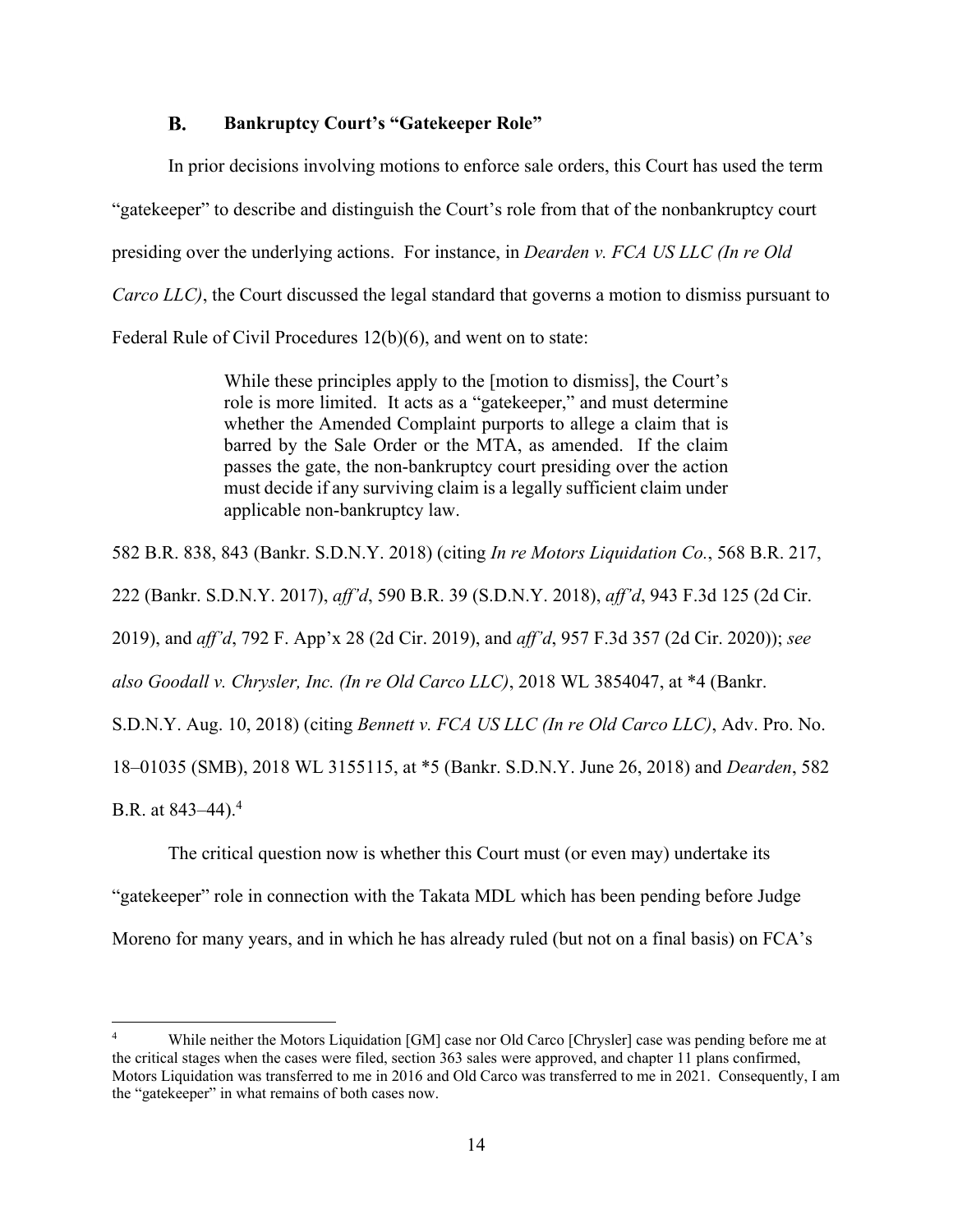arguments that the Sale Order bars the Plaintiffs claims against  $FCA$ <sup>5</sup>. The Court concludes below, in the exercise of discretion, that this is an appropriate matter in which to apply permissive abstention under 28 U.S.C. § 1334(c)(1) and to defer the decision to the MDL Court.

# **C. Permissive Abstention**

Permissive abstention may be raised *sua sponte* by the Court notwithstanding the absence

of a motion by either the FCA or the Plaintiffs. *See In Little Rest Twelve, Inc. v. Visan*, 458 B.R.

44, 60 (S.D.N.Y. 2011). The Court raised the issue of permissive abstention with counsel at the

Hearing.

In determining whether a court should permissively abstain from a case, the court looks

to 28 U.S.C. § 1334 which states in relevant part:

(c)(1) Except with respect to a case under chapter 15 of title 11, nothing in this section prevents a district court in the interest of justice, or in the interest of comity with State courts or respect for State law, from abstaining from hearing a particular proceeding arising under title 11 or arising in or related to a case under title 11.

28 U.S.C.  $\S$  1334(c)(1). Under this section, permissive abstention is left to the bankruptcy court's discretion. *In re Petrie Retail, Inc.*, 304 F.3d 223, 232 (2d Cir. 2002); *see also In re Cody, Inc.*, 281 B.R. 182, 190 (S.D.N.Y. 2002), *aff'd in part, appeal dismissed in part*, 338 F.3d 89 (2d Cir. 2003) (noting that 28 U.S.C. § 1334 "codifies the permissive abstention doctrine and demonstrate[s] the intent of Congress that concerns of comity and judicial convenience should be met, not by rigid limitations on the jurisdiction of federal courts, but by the discretionary exercise of abstention when appropriate in a particular case."). However, this Court has recognized "that 'Supreme Court precedent suggests that the federal courts should be sparing in

<sup>5</sup> There may be circumstances in which preclusion principles are a complete bar to a bankruptcy court undertaking its gatekeeping function where the non-bankruptcy court has entered a final order or judgment deciding the issues. But here, the MDL Court expressly decided that it decision is not final and the issue can again be raised by FCA on a motion for summary judgment.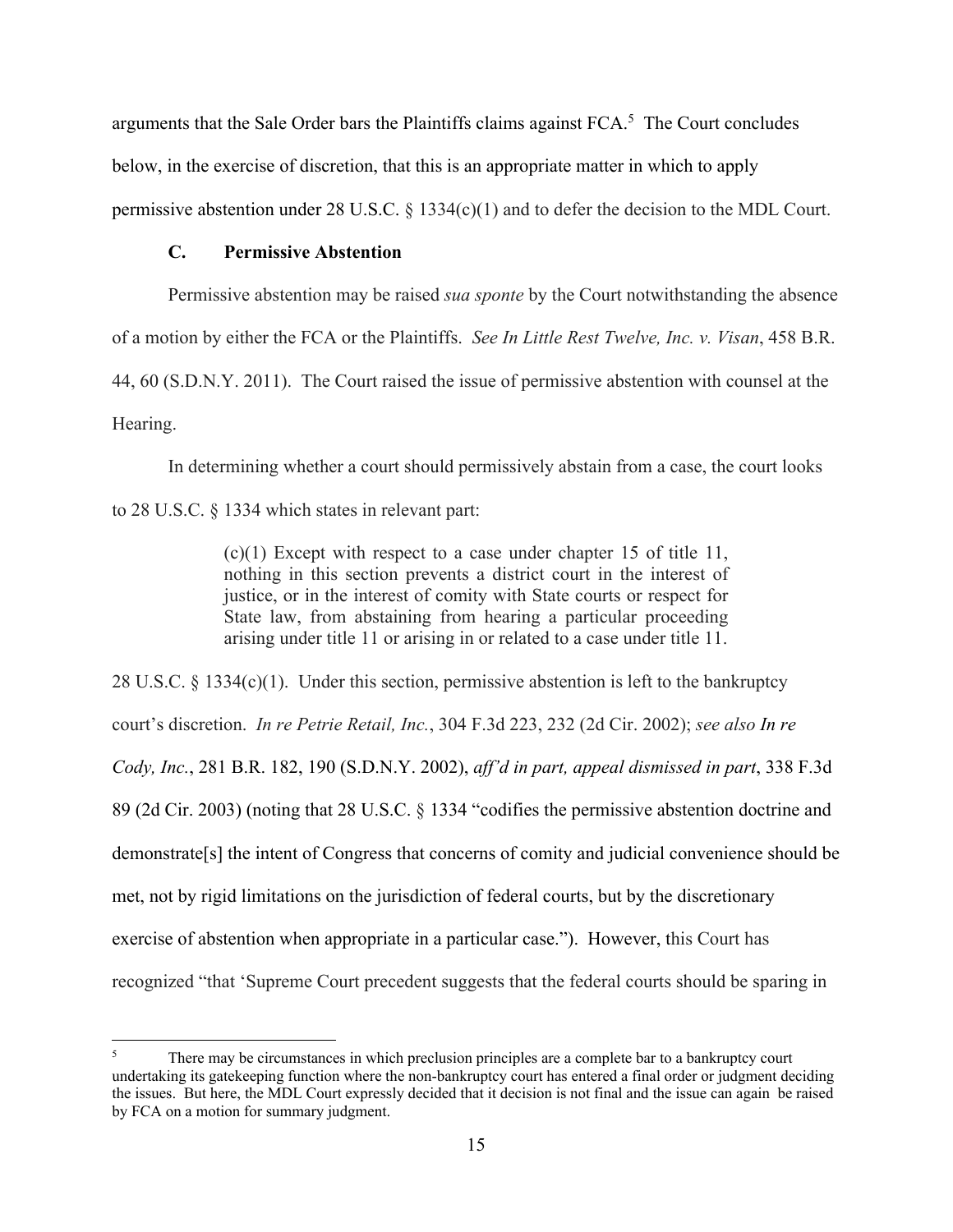the exercise of discretionary abstention.'" *In re Metromedia Fiber Network, Inc.*, 299 B.R. 251,

280 (Bankr. S.D.N.Y. 2003) (quoting *Texaco Inc., v. Sanders (In re Texaco Inc.)*, 182 B.R. 937,

946 (Bankr.S.D.N.Y.1995)).

In deciding whether to abstain under 28 U.S.C. 1334(c)(1), courts "weigh considerations

of comity and federalism, judicial economy, and efficiency, including:

(1) the effect or lack thereof on the efficient administration of the estate if a Court recommends abstention, (2) the extent to which state law issues predominate over bankruptcy issues, (3) the difficulty or unsettled nature of the applicable state law, (4) the presence of a related proceeding commenced in state court or other nonbankruptcy court, (5) the jurisdictional basis, if any, other than 28 U.S.C. § 1334, (6) the degree of relatedness or remoteness of the proceeding to the main bankruptcy case, (7) the substance rather than form of an asserted 'core' proceeding, (8) the feasibility of severing state law claims from core bankruptcy matters to allow judgments to be entered in state court with enforcement left to the bankruptcy court, (9) the burden on the court's docket, (10) the likelihood that the commencement of the proceeding in a bankruptcy court involves forum shopping by one of the parties, (11) the existence of a right to a jury trial, and (12) the presence in the proceeding of nondebtor parties.

*Delaware Tr. Co. v. Wilmington Tr., N.A.*, 534 B.R. 500, 512–13 (S.D.N.Y. 2015); *In re Portrait* 

*Corp. of Am., Inc.*, 406 B.R. 637, 641–42 (Bankr. S.D.N.Y. 2009) (citing *Rosetta Res. Operating* 

*LP Calpine Corp. v. Pogo Producing Co. (In re Calpine Corp.)*, 361 B.R. 665, 669 (Bankr.

S.D.N.Y. 2007)); *In re 610 W. 142 Owners Corp.*, 1999 WL 294995 (S.D.N.Y. May 11, 1999)

(citing *In re Craft Architectural Metals Corp.*, 115 B.R. 423, 432 (E.D.N.Y.1989) (quoting *In re* 

*Republic Reader's Serv. Inc.*, 81 B.R. 422, 429 (Bankr.S.D.Tex.1987)). Courts assessing

possible permissive abstention have considered one or more of these factors, and not necessarily

all twelve. *In re Tronox*, 603 B.R. 712, 726 (Bankr. S.D.N.Y. 2019) (citing *In re Cody, Inc.*, 281

B.R. 182, 190 (S.D.N.Y. 2002)). A court thus "need not plod through a discussion of each factor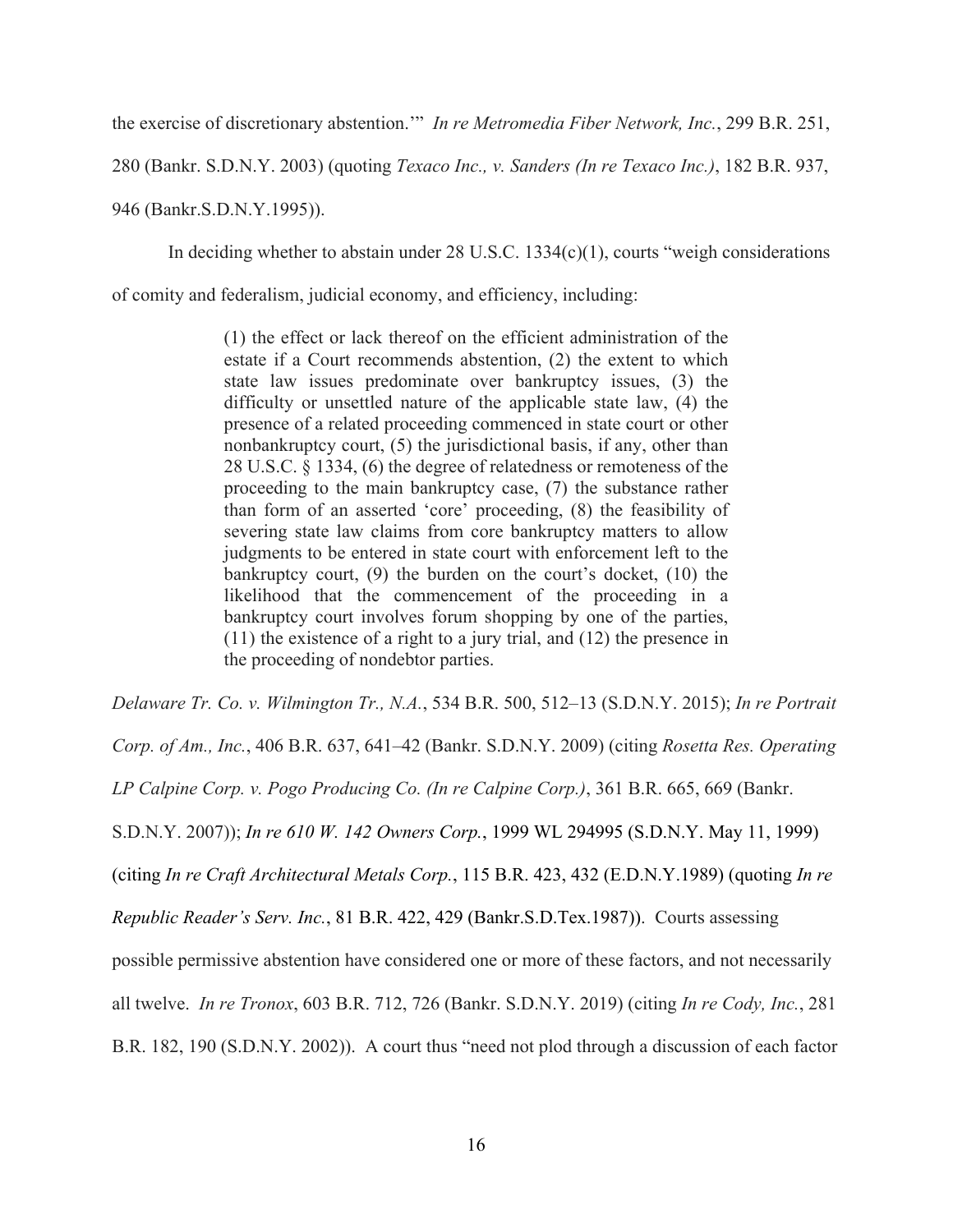in the laundry lists developed in prior decisions." *In re Tronox*, 603 B.R. at 726 (internal quotation marks omitted).

A court may permissively abstain under section  $1334(c)(1)$  "in favor of another federal court or tribunal, just as it can abstain in favor of a state court." *In re Motors Liquidation Co.*, 457 B.R. 276, 288–89 (Bankr. S.D.N.Y. 2011) (abstaining in favor of another federal court); *see also In re Dana Corp., Inc.*, No. 06-10354 BRL, 2011 WL 6259640, at \*3 n.4 (Bankr. S.D.N.Y. Dec. 15, 2011) (same); *In re Lear Corp.*, No. 0914326 ALG, 2009 WL 3191369, at \*3 (Bankr. S.D.N.Y. Sept. 24, 2009) (same).

### **III. DISCUSSION**

#### **A. This Court's Jurisdiction Over This Proceeding is Not Exclusive**

The Motion addresses the Sale Order which authorized the transfer of the purchased assets "free and clear of all Claims except for Assumed Liabilities [as defined in the MTA]." (Sale Order ¶ 9.) Generally, sale orders "approving the sale of property other than property resulting from claims brought by the estate against persons who have not filed claims against the estate" constitute "proceedings." 28 U.S.C. § 157(b)(2)(N). Therefore, this matter constitutes a proceeding, not a case, and this Court does not have exclusive jurisdiction over this Sale Order proceeding.<sup>6</sup>

However, while this Court does not have exclusive jurisdiction to interpret the Sale Order, the issues raised by the Motion are "core," as to which the Court maintains jurisdiction

<sup>6</sup> The Sale Order also does not contain language retaining exclusive jurisdiction. As explained above, even if sale orders contain exclusive jurisdiction language, the bankruptcy courts only have concurrent jurisdiction. *See, supra,* n.3.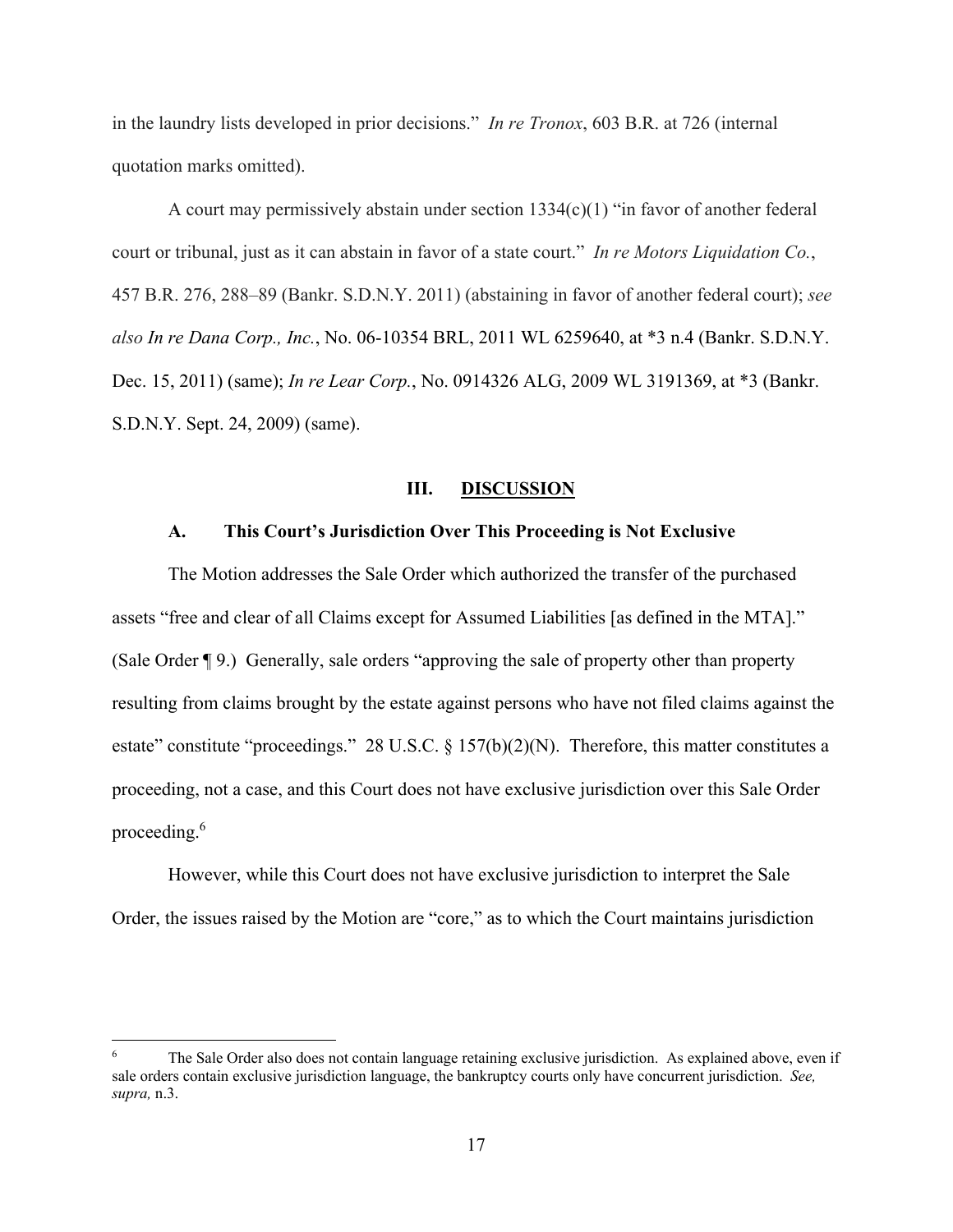post-plan confirmation.<sup>7</sup> This Court has post-confirmation jurisdiction because the enforcement of the Sale Order directly affects the interpretation of the confirmed plan, which satisfies the "close nexus" test for post-confirmation jurisdiction. *In re Gen. Media, Inc*., 335 B.R. at 73. It is generally understood that bankruptcy courts have jurisdiction over core proceedings such as interpreting their own orders. *See In re Atari, Inc*., No. 13-10176 (JLG), 2016 WL 1618346, at \*6 (Bankr. S.D.N.Y. Apr. 20, 2016) (citing *Travelers Indem. Co. v. Bailey*, 557 U.S. 137, 151 (2009)) (noting bankruptcy courts "plainly ha[ve] jurisdiction to interpret and enforce [their] own prior orders"); *In re Portrait Corp. of Am., Inc.*, 406 B.R. at 641 (finding interpretation and enforcement of sale order to be a core proceeding and stating that "[i]t does not matter that the Debtor's chapter 11 plan has been confirmed"). Further, there is clear language retaining jurisdiction to interpret the Sale Order. (Sale Order ¶ 59, "This Court retains jurisdiction to interpret, implement and enforce the terms and provisions of [the] Sale Order.")

While this Court has jurisdiction to interpret the Sale Order, the MDL Court has concurrent jurisdiction. *See In re Old Carco*, 603 B.R. at 883–84 (noting "the Alabama state court ha[d] concurrent jurisdiction to consider issues presented by the Sale Order"); *see In re Haven Eldercare, LLC*, 503 F. App'x at 15 (finding original but not exclusive jurisdiction over bankruptcy claims and affirming the district court's ruling). In most circumstances, a bankruptcy court that has approved a section 363 sale is in the best position to interpret its own order, particularly as to the scope and meaning of a "free and clear" sale provision. This is primarily a bankruptcy law issue that has figured importantly in many bankruptcy cases. Often, it is the nonbankruptcy court that has asked for the bankruptcy court in exercising its gatekeeping

<sup>7</sup> In the Motion, FCA asserts that this Court has jurisdiction to interpret and enforce the Sale Order and the Plaintiffs do not dispute the Court's jurisdiction. (Motion ¶ 33). Additionally, neither party contends that the Court has exclusive jurisdiction.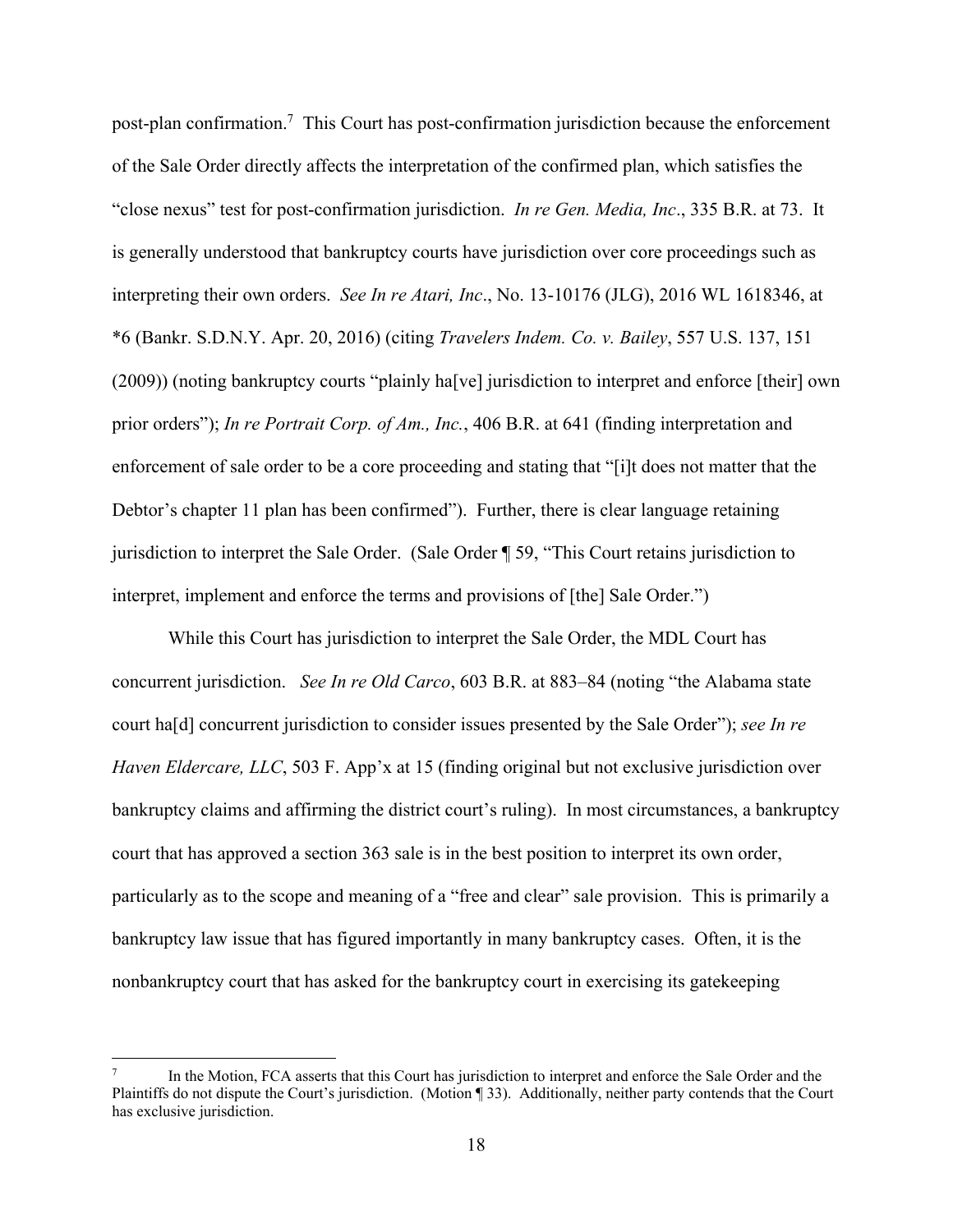function to determine the scope and effect of the free and clear sale provision. *See, e.g., Goodall*, 2018 WL 3854047, at \*4; *Burton v. Chrysler Group LLC (In re Old Carco LLC)*, 492 B.R. at 395 (Bankr. S.D.N.Y. 2013); and *Dearden v. FCA US LLC* (*In re Old Carco LLC*), 582 B.R. at 840. Other times, the section 363 purchaser, faced with claims in a nonbankruptcy court that it believes are barred by a free and clear sale order, files a motion in the bankruptcy court to enforce the sale order before the claims in nonbankruptcy court have proceeded very far. *See, e.g., In re Motors Liquidation Co.*, 568 B.R. at 222; *see also Overton v. Chrysler Grp.* LLC, No. 2:17-CV-01983-RDP, 2018 WL 847772, at \*8 (N.D. Ala. Feb. 13, 2018). But those are very different circumstances than the history presented here. FCA raised the issue of the free and clear sale provision in the MDL Court as early as 2015, and it filed the MTD on those grounds in 2018, leading to the MTD Order in 2020. A bankruptcy court does not sit in review of decisions of nonbankruptcy courts. FCA may be disappointed with the results it has achieved so far from its chosen path, but that cannot justify its effort now in this Court.

### **B. The Court Will Exercise Permissive Abstention8**

The Court raised whether it should permissively abstain *sua sponte* at the Hearing.<sup>9</sup> For the following reasons, this Court will exercise its discretion and apply permissive abstention.

<sup>8</sup> "Collateral estoppel, or issue preclusion, is a doctrine which prohibits the litigation of any issue that was previously litigated and decided." *Armonk Snack Mart, Inc. v. Robert Porpora Realty Corp. (In re Armonk Snack Mart, Inc.)*, 2018 WL 2225008, \*4 (S.D.N.Y. May 15, 2018) (citing *Hoblock v. Albany County Board of Elections*, 422 F.3d 77, 94 (2d Cir. 2005). Issue preclusion is not applicable in this case. The Plaintiffs argue that "FCA is collaterally estopped from revisiting, through the Motion, the MDL Court's refusal to dismiss Plaintiffs' economic damages claims based on the Sale Order, having previously litigated the same issue there and having been afforded a full and fair opportunity to be heard." (Opposition ¶ 17.) However, for collateral estoppel to apply, a "final judgment" on the merits must have been entered. In the MDL Order, Judge Moreno specifically states that "*[f]or now*, the Court declines to dismiss any of the Plaintiffs' claims under the Sale Order. *FCA may, however, renew claim-specific arguments at summary judgment*." (MDL Order at 43 (emphasis added).) The MDL Order is not a final judgment on the applicability of the Sale Order to the Plaintiffs' MDL Claims. *See Zdanok v. Glidden Co*., 327 F.2d 944, 955 (2d Cir. 1964).

<sup>9</sup> "In light of the history that shows that New Chrysler chose to litigate this issue before Judge Moreno, certainly no later than 2018 with its motion to dismiss, but apparently, having raised the issue in the MDL at least as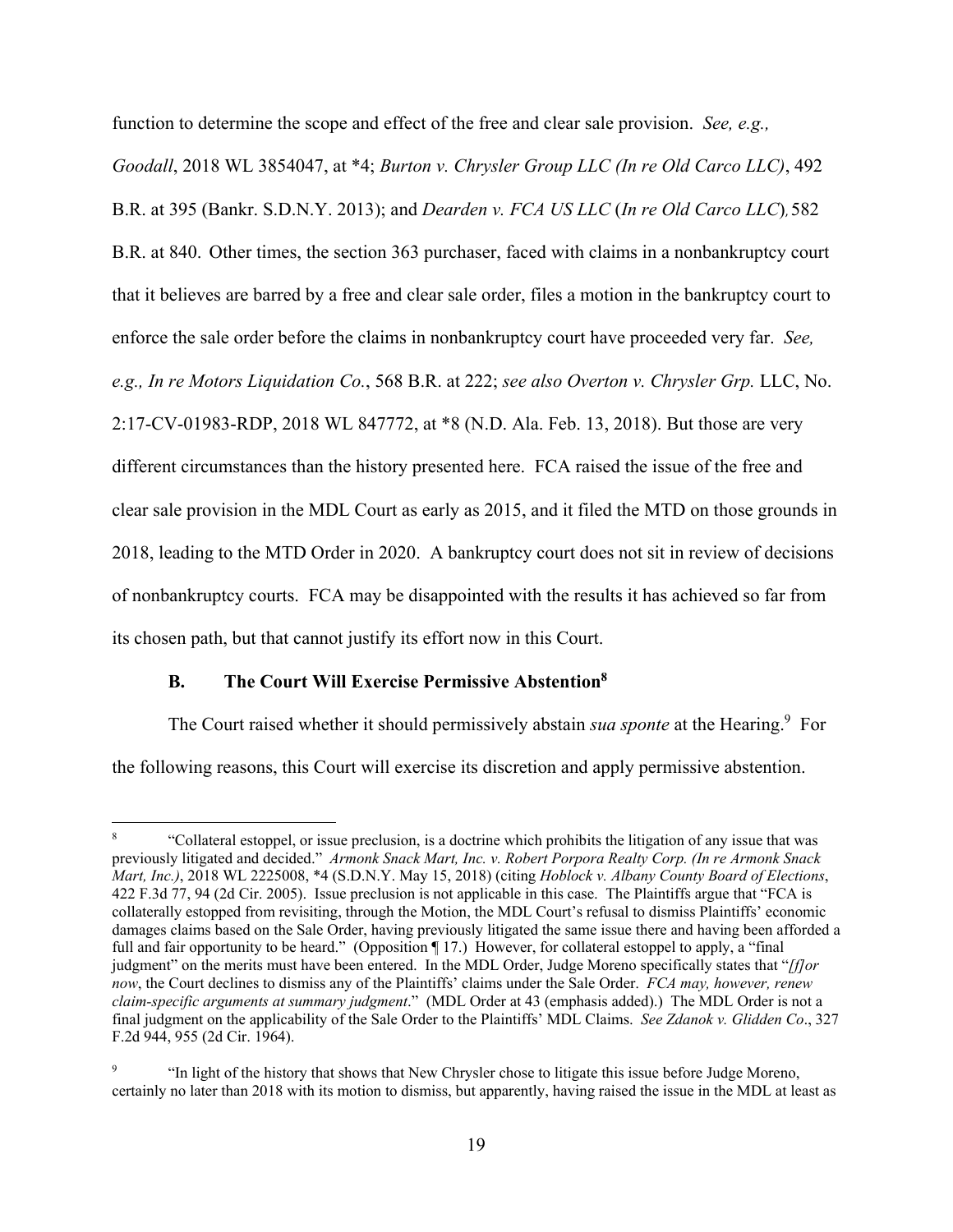Courts in this district consider twelve factors when determining whether to permissively abstain under section 1334(c)(1). *See Delaware Tr. Co.*, 534 B.R. at 512–13; *In re Portrait Corp. of Am., Inc.*, 406 B.R. at 641–42 (deciding, in the exercise of discretion under 28 U.S.C. § 1334(c)(1), to permissibly abstain from interpreting sale order). It does not appear that all of the twelve factors are present here, and not all of them need to be applied. *See In re Tronox*, 603 B.R. at 726. A majority of the factors are present and favor abstention.

#### 1. Applying the Permissive Abstention Factors

Factors two and three, the extent to which non-bankruptcy law issues predominate over bankruptcy issues and the difficulty of the applicable non-bankruptcy law, have been met. At this point well-settled law recognizes that independent claims against a section 363 purchaser based on the purchaser's post-sale conduct are not barred by a free and clear provision in a sale order. *See In re Motors Liquidation Co*., 457 B.R. at 288–89; *see also In re Old Carco*, 603 B.R. at 883–84 (S.D.N.Y. 2019). Whether Plaintiffs can prove at summary judgment or trial that FCA's post-closing conduct was a proximate cause of their economic losses has not been decided and it predominates over bankruptcy issues in the Takata MDL. (MDL Order at 43.)

Factor six, the degree of relatedness or remoteness of the proceedings to the main bankruptcy case, favors abstention here. There is a related proceeding pending in the MDL Court, a non-bankruptcy court. More than 10 years after the Old Chrysler bankruptcy case was

early as 2015[,]that it's appropriate for the bankruptcy court now to abstain from addressing the ruling. I'll give you a chance to respond." (Hearing Transcript at 18:16–21.)" As provided above, permissive abstention may be raised *sua sponte* by this Court notwithstanding the absence of a motion by either the FCA or the Plaintiffs. *See In Little Rest Twelve, Inc.*, 458 B.R. at 60. Additionally, FCA specifically agreed that permissive abstention is permissible. In the December 2, 2021 hearing, FCA's counsel stated "Your Honor, that of course, is within your purview that if you believe that you should abstain either mandatory or permissive abstention, you have that right." (Hearing Transcript at 18:22–24.)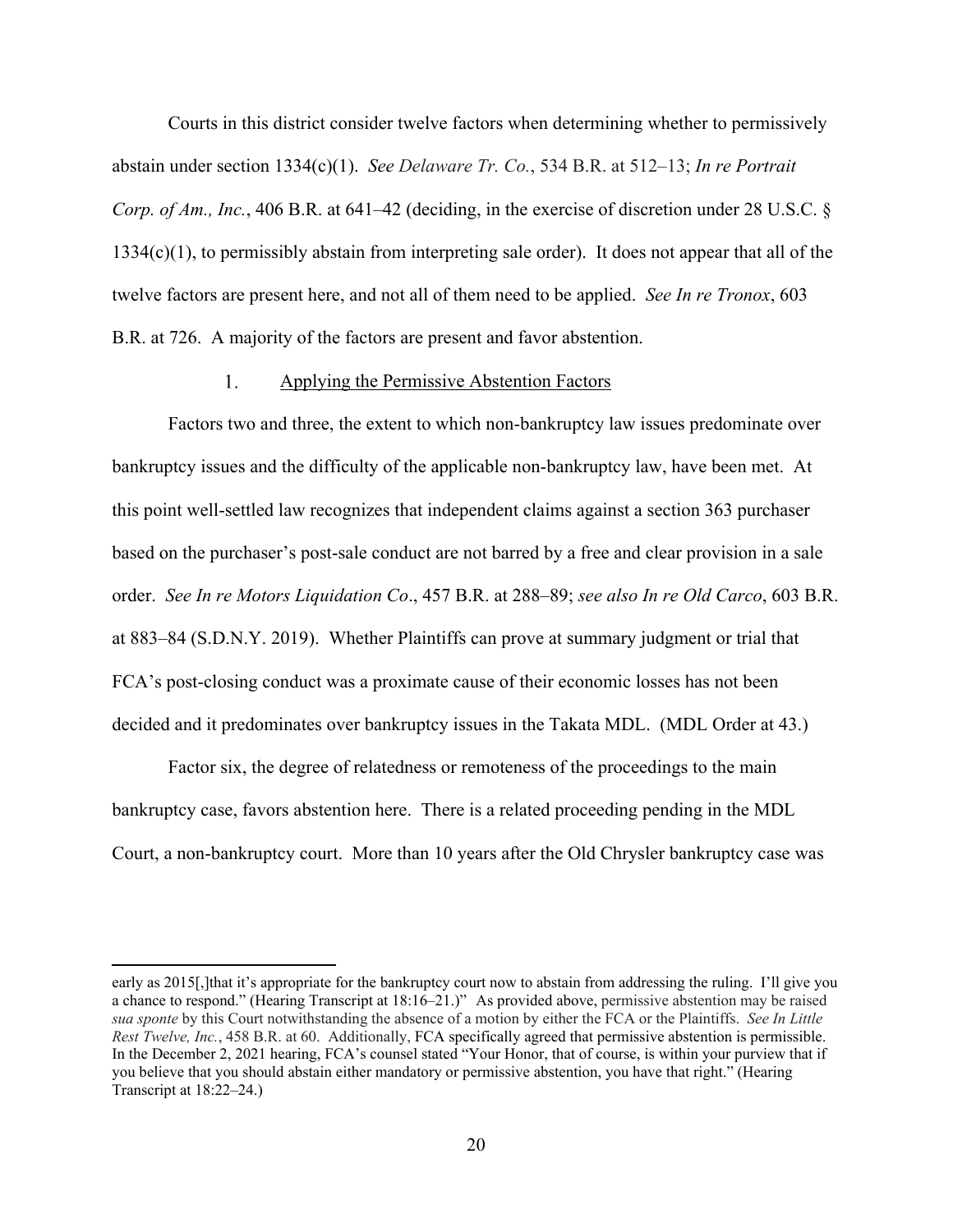filed in this Court and the 363 sale was approved, the issues pending in the MDL Court are remote from the main bankruptcy case and will not affect the success of the reorganization.

Factor ten, the likelihood that the proceeding involves forum shopping, weighs in favor of abstaining. FCA chose the MDL Court as the first forum in which to raise the free and clear sale issues. (*See* FCA US LLC's Initial Opposition). Now, *years later*, apparently dissatisfied with its results so far, and having switched counsel, FCA hardly presents a sympathetic case when asking this Court to exercise its gatekeeping role. At no point did FCA argue that this Court should decide the issue until now, well after FCA filed its MTD in 2018. (MTD at 1.) Moreover, FCA's MTD was granted a "full and fair opportunity to be heard" by the MDL Court. (Opposition ¶ 3.)

Factor eleven, the existence of a right to a jury trial, weighs in favor of abstaining. The right to a jury trial still exists in the MDL Court in determining what the proximate cause for Plaintiffs' economic loss claims are. (MDL Order at 43.) *See Badilla v. Midwest Air Traffic Control Service, Inc*., 8 F.4th 105, 135 (2d Cir. 2021) ("[I]ssues of proximate cause are generally fact matters to be resolved by a jury." (citations omitted).)

#### $2.$ FCA's Request for This Court To Assume Its "Gatekeeper" Role Does Not Weigh Against the Court's Decision To Permissively Abstain

FCA's request for this Court to assume its "gatekeeper" role does not prevent the Court from permissively abstaining. (Motion ¶ 5; *see also id.* ¶ 1 (citing *Goodall*, 2018 WL 3854047, at \*4.) In prior decisions where the Court exercised its gatekeeper function, it usually did so after the nonbankruptcy court transferred the case to this Court to interpret the Sale Order. For example, in *Burton*, which FCA cites numerous times in its Motion and its Reply, the United States District Court for the District of Delaware transferred the plaintiffs' pending class action suit against New Chrysler to this Court for this Court to determine the effect of the Sale Order on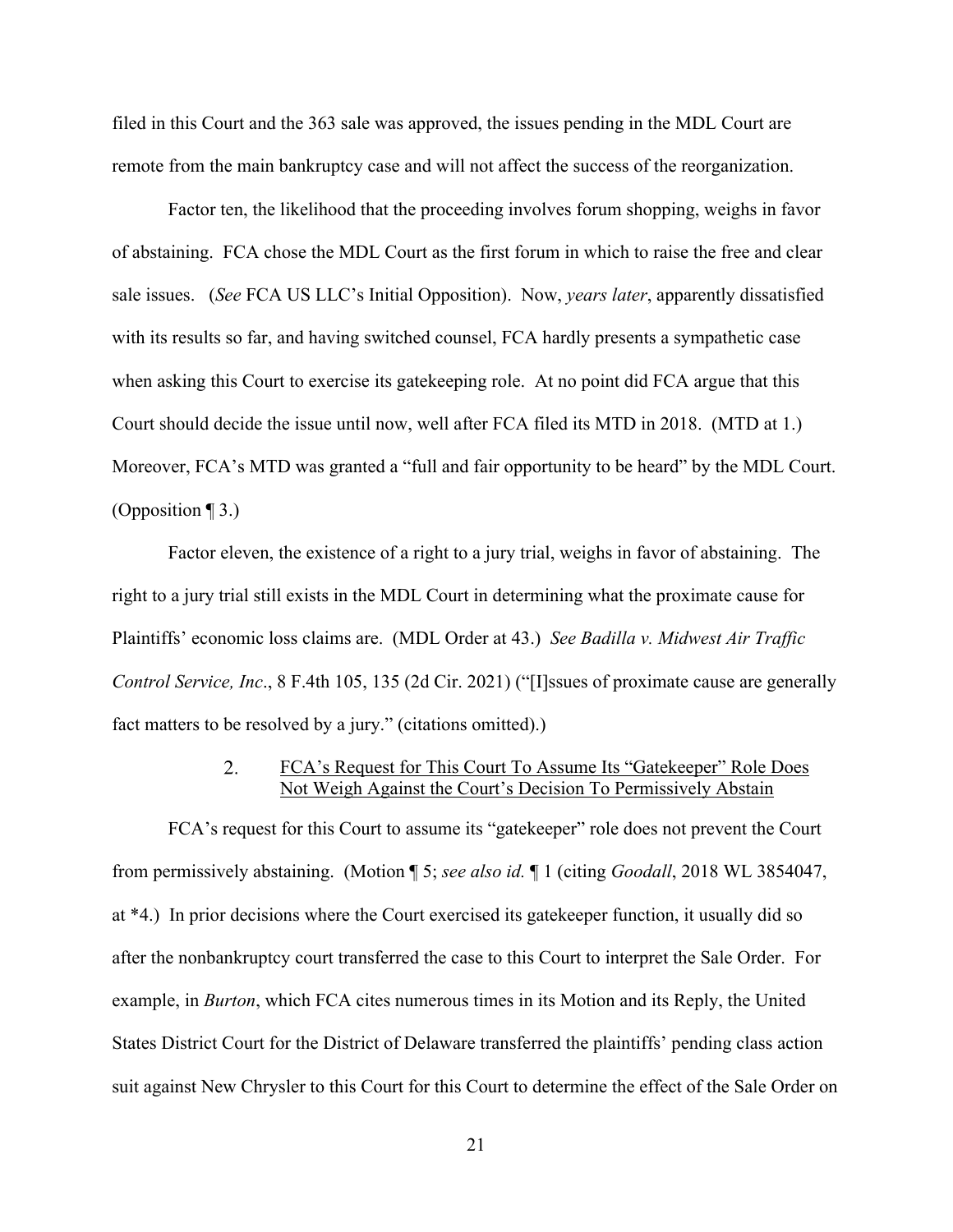the plaintiffs' claims. *Burton v. Chrysler Group LLC (In re Old Carco LLC)*, 492 B.R. 392, 395 (Bankr. S.D.N.Y. 2013). Similarly, in *Goodall*, which FCA cites in support of its assertion that this Court should exercise its gatekeeper role, the United States District Court for the Central District of Illinois granted New Chrysler's motion to transfer the litigation to the United States District Court for the Southern District of New York, which referred the case to this Court to interpret the Sale Order. *Goodall*, 2018 WL 3854047, at \*3; *see also Dearden*, 582 B.R. at 840 (noting that "the Pennsylvania District Court severed the claims against New Chrysler, and transferred the Plaintiff's action to the United States District Court for the Southern District of New York for reference to this Court solely to interpret the Sale Order"); *Bennett v. FCA US LLC (In re Old Carco LLC)*, 587 B.R. 809, 812 (Bankr. S.D.N.Y. 2018) (stating that the United States District Court for the District of Utah granted New Chrysler's motion to transfer the civil action to this Court to interpret and enforce the Sale Order). Unlike those cases, FCA did not request the MDL Court to transfer the Plaintiffs claims to this Court and the MDL Court did not do so on its own.

A prior decision in which the case was not transferred to this Court also counsels against this Court exercising its gatekeeper function here. In *Overton*, plaintiffs Overton and Graham sued New Chrysler and other defendants in the Circuit Court of Jefferson County, Alabama ("Alabama State Court") for claims arising from a car accident with fatal and non-fatal injuries. *In re Old Carco LLC*, 593 B.R. 182, 187 (Bankr. S.D.N.Y. 2018), *aff'd*, 603 B.R. 877 (S.D.N.Y. 2019), *aff'd*, 809 F. App'x 36 (2d Cir. 2020). New Chrysler removed the action to the United States District Court for the Northern District of Alabama ("Alabama District Court") and moved to sever claims and transfer venue to the United States District Court for the Southern District of New York for referral to this Court. *Id.* On February 13, 2018, the Alabama District Court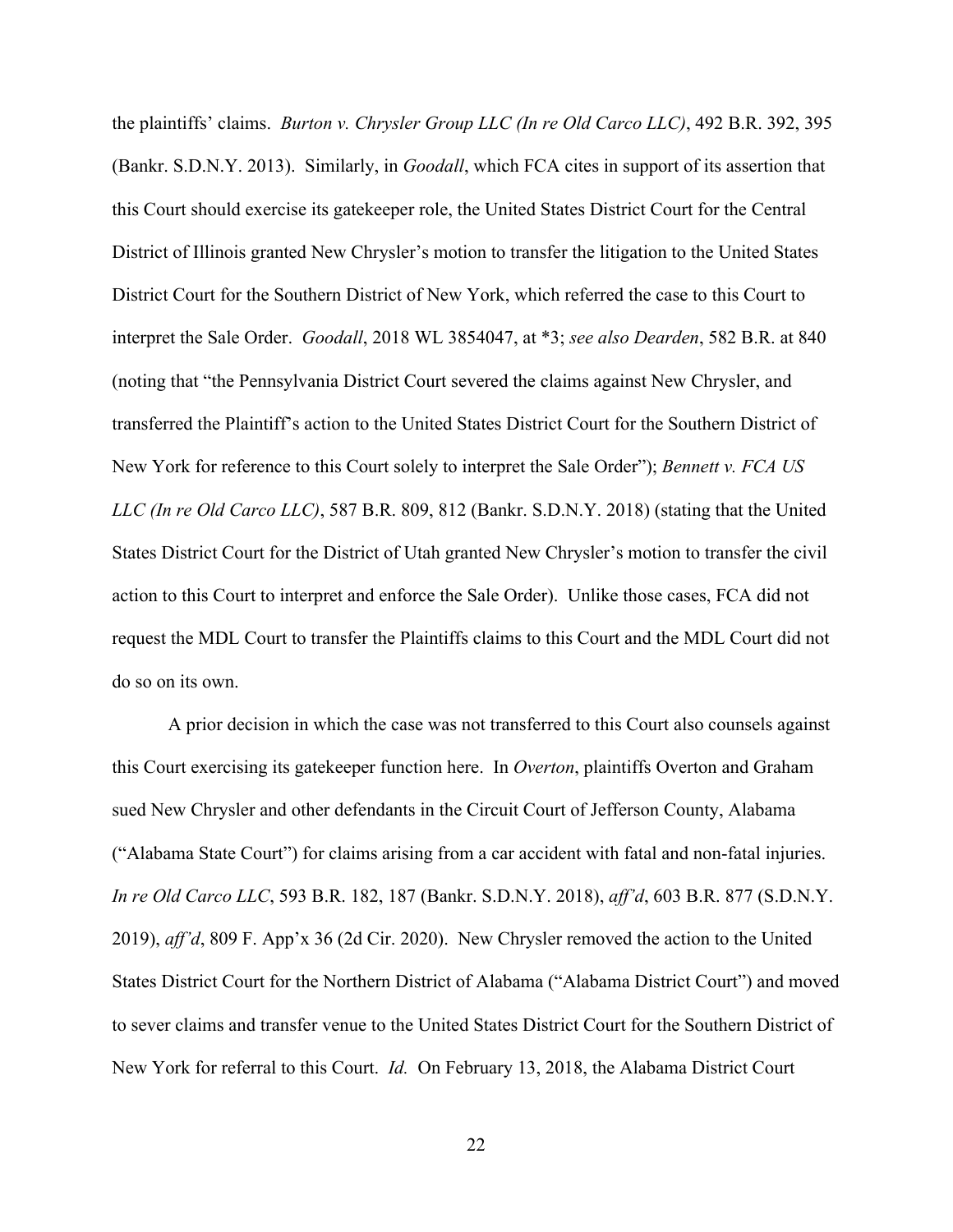declined to transfer the case and remanded it to the Alabama State Court. *Overton v. Chrysler Grp. LLC*, No. 2:17-CV-01983-RDP, 2018 WL 847772, at \*8 (N.D. Ala. Feb. 13, 2018). On March 12, 2018, New Chrysler filed a motion to enforce the Sale Order with this Court and the Court exercised its gatekeeper role to determine whether the claims asserted against New Chrysler were barred by the Sale Order. *In re Old Carco LLC*, 593 B.R. at 188, 189.

Key facts distinguish *Overton* from the facts present here. First, New Chrysler did not ask the Alabama District Court to interpret whether the Sale Order barred the plaintiffs' claims, and the Alabama District Court did not issue a ruling whether the plaintiffs' claims were barred by the Sale Order and instead left it for the Alabama State Court to decide.10 *Overton*, 2018 WL 847772, at \*7. Second, New Chrysler filed the motion to enforce the Sale Order in this Court less than one month after the Alabama District Court's decision. *See In re Old Carco LLC*, 593 B.R. at 188. Here, FCA argued before the MDL Court that the Sale Order barred the Plaintiffs' claims. (MTD at 45, *see also* Motion ¶ 21.) The MDL Court specifically analyzed the issue and found that the "application of the Sale order is claim specific" and it would not rule on the "all or nothing" argument advanced by FCA. (MDL Order at 41–43.) Additionally, the Motion was filed three years after FCA's MTD and more than one year after the MDL Order. (*See* Motion; *see* MTD; *see* MDL Order.)

Finally, the Court is not persuaded by FCA's statement that this Court "is best positioned to decide what claims and allegations get through the 'gate'" and "must set the guideposts for the" MDL Court. (Motion ¶ 1.) First, the MDL Court has concurrent jurisdiction. Second, FCA has frequently left it to nonbankruptcy courts to exercise the "gatekeeping" function. *See*

<sup>&</sup>lt;sup>10</sup> The Alabama District Court did indicate in a footnote that it believed the claims of one of the two plaintiffs (plaintiff Graham) were not governed by the Sale Order. 2018 WL 847772, at \*5 n.6. However, the Alabama District Court left it for the Alabama State Court to decide the issue.